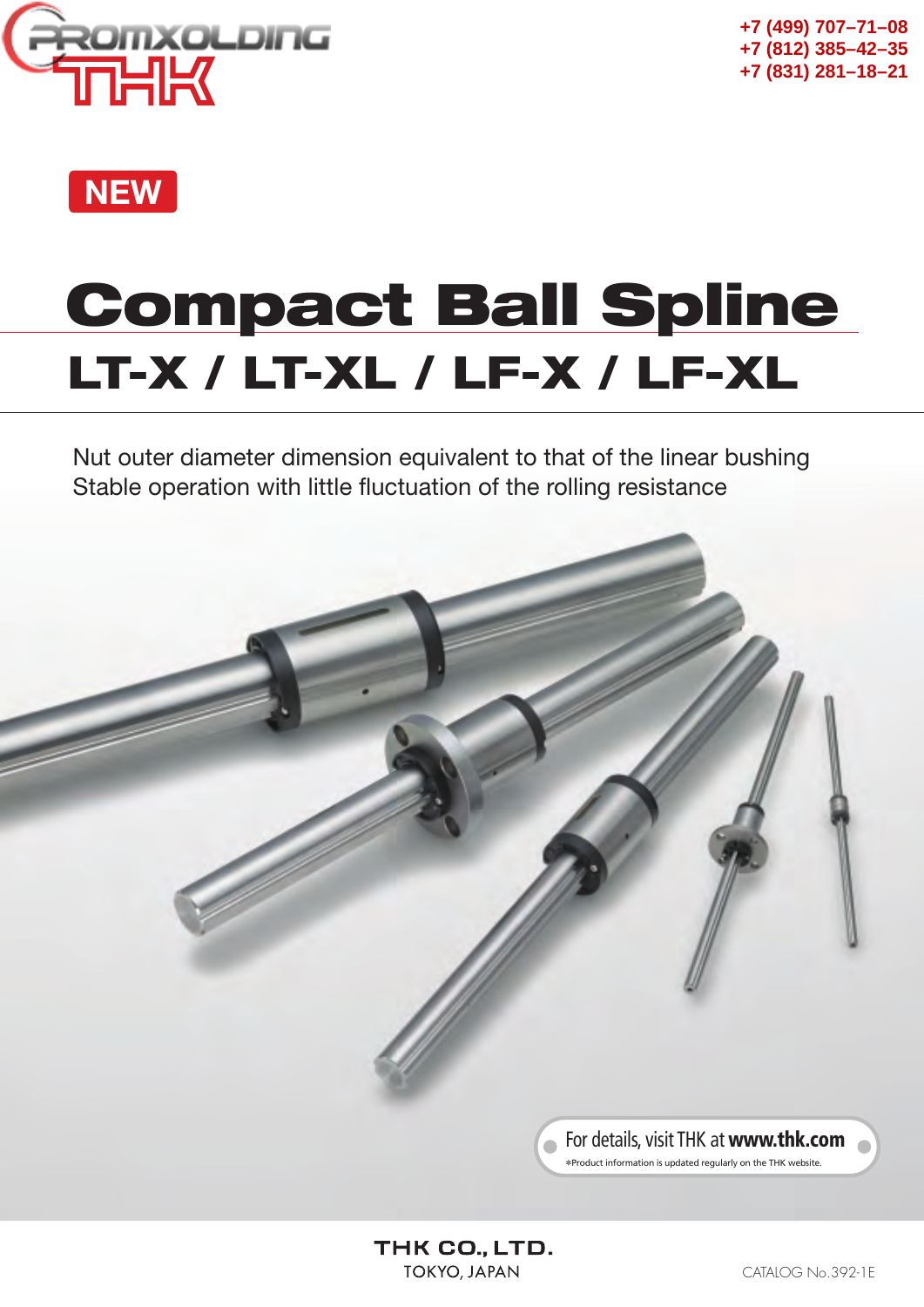## **Mpact Ball S** LT-X / LT-XL / LF-X / LF-XI **+7 (499) 707–71–08 +7 (812) 385–42–35 +7 (831) 281–18–21**

# **Enable a high rigidity, high speed and compact machine**

## **Compact nut shape**

The nut shape is more compact than that of the existing model number LT/LF thanks to new circulation path. Also the nut outer diameter is the same as that of the linear bushing.



| • Nut dimension comparison (LT-X/Linear bushing LM/LT)<br>Unit: mm |                                    |                |    |                                               |          |          |
|--------------------------------------------------------------------|------------------------------------|----------------|----|-----------------------------------------------|----------|----------|
| Shaft                                                              |                                    | Outer diameter |    | <b>Overall Length</b>                         |          |          |
| diameter                                                           |                                    |                |    | Model LT-X   Model LM   Model LT   Model LT-X | Model LM | Model LT |
| 4                                                                  | 8                                  | 8              | 10 | 12                                            | 12       | 16       |
| 5                                                                  | 10                                 | 10             | 12 | 13.6                                          | 15       | 20       |
| 6                                                                  | 12                                 | 12             | 14 | 17.6                                          | 19       | 25       |
| 8                                                                  | 15                                 | 15             | 16 | 23.8                                          | 24       | 25       |
| 10                                                                 | 19                                 | 19             | 21 | 30.8                                          | 29       | 33       |
| 13                                                                 | 23                                 | 23             | 24 | 32.4                                          | 32       | 36       |
| 16                                                                 | 28                                 | 28             | 31 | 46.4                                          | 37       | 50       |
| 20                                                                 | 32                                 | 32             | 35 | 59                                            | 42       | 63       |
| 25                                                                 | 40                                 | 40             | 42 | 67                                            | 59       | 71       |
| 30                                                                 | 47<br>75.6<br>80<br>45<br>45<br>64 |                |    |                                               |          |          |
|                                                                    |                                    |                |    |                                               |          |          |

| • Nut dimension comparison (LT-XL/Linear bushing LM-L/LT) | Unit: mm |
|-----------------------------------------------------------|----------|
|-----------------------------------------------------------|----------|

| Shaft    |    | Outer diameter | <b>Overall Length</b>                       |                     |  |  |  |
|----------|----|----------------|---------------------------------------------|---------------------|--|--|--|
| diameter |    |                | Model LT-XL Model LM-L Model LT Model LT-XL | Model LM-L Model LT |  |  |  |
| 5        | 10 | 10             | 24.6                                        | 29                  |  |  |  |
| 6        | 12 | 12             | 28.6                                        | 35                  |  |  |  |
| 8        | 15 | 15             | 35.6                                        | 45                  |  |  |  |

## **Model LT-X / LT-XL**

### **Cylindrical Type Model LT-X**

The most compact type with a straight cylindrical nut. When transmitting a torque, a key is driven into the body.



### **Cylindrical Type Long Type - Model LT-XL**

Type with the same outer diameter as and longer nut than model LT-X. [LT5XL, LT6XL, LT8XL]

This is suitable for cases that torque, overhang load, or moment over the corresponding allowable value of model LT-X is applied.



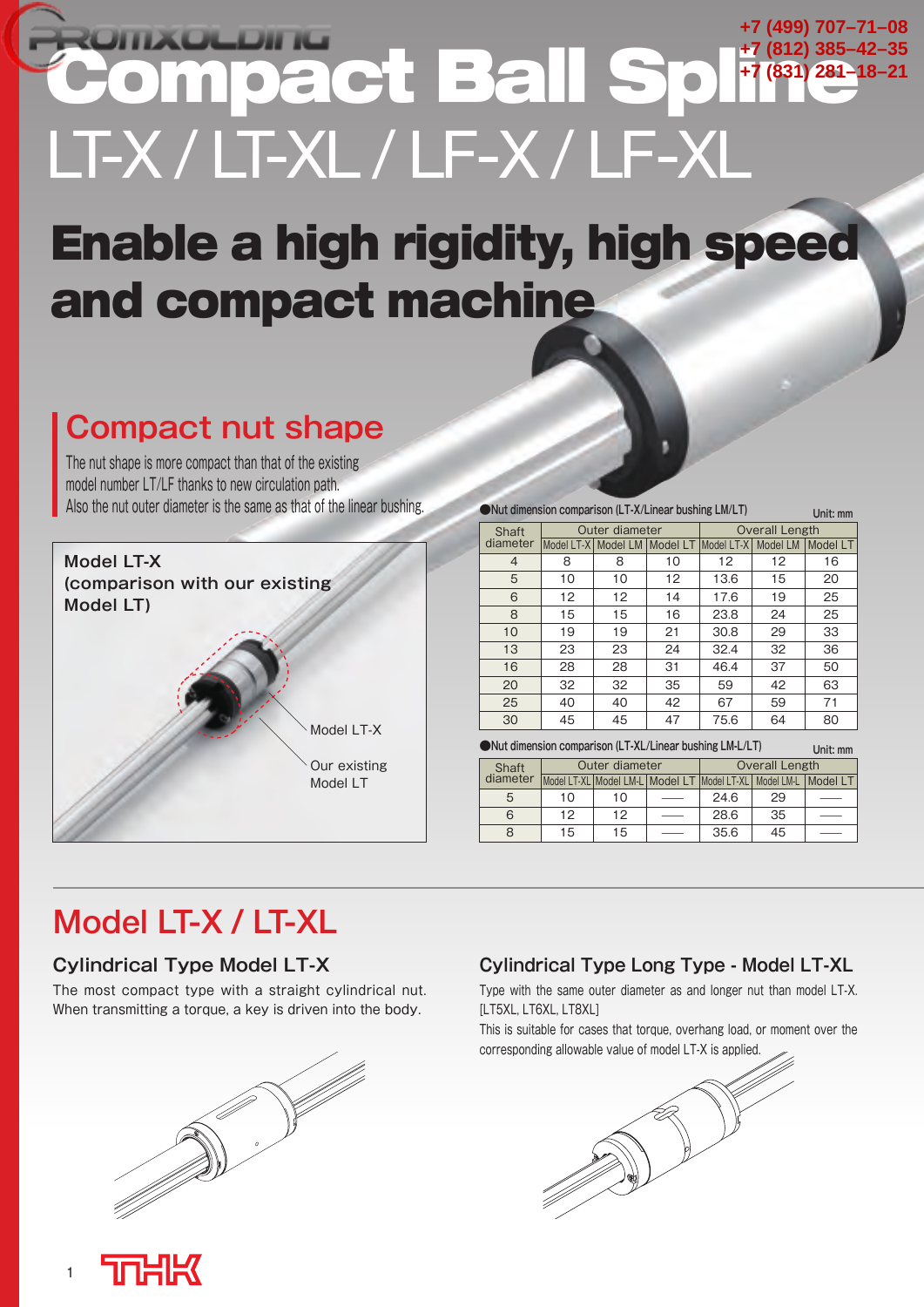

## **High-rigidity design**

The rigidity can be improved because the spline shaft diameter is larger by one size with the equivalent nut outer diameter compared than that of the existing model number LT/LF.



## **Smooth Motion**

The fluctuation of the rolling resistance is smaller than that of the existing model number LT/LF.

### **● Test method** Item Description **Rolling resistance value measurement test**

| Model tested | LT16X / LT16                                 |
|--------------|----------------------------------------------|
| Speed        | 10 <sub>mm/s</sub>                           |
| Lubricant    | Lithium soap group grease<br>(AFB-LF grease) |
| Posture      | Horizontal                                   |



## **Model LF-X / LF-XL**

### **Flanged Type - Model LF-X**

The spline nut can be attached to the housing via the flange, making assembly simple. It is suitable for locations where the housing may be deformed if a keyway is machined on its surface, and where the housing width is small.



### **Flanged Long Type - Model LF-XL**

Type with the same outer diameter as and with longer nut than model LF-X. [LF5XL, LF6XL, LF8XL]

This is suitable for cases that torque, overhang load, or moment over the corresponding allowable value of model LF-X is applied.





## **High-speed support**

The optimal ball circulation with new circulation path achieves high-speed operation.

### **High Speed Durability Test**

**● Test method**

| 1696 111661100 |                                           |
|----------------|-------------------------------------------|
| Item           | Description                               |
| Model tested   | LT <sub>20</sub> X                        |
| Speed          | 2m/s                                      |
| Acceleration   | $49m/s^2$                                 |
| Lubricant      | Lithium soap group grease (AFB-LF grease) |
| <b>Stroke</b>  | 650 <sub>mm</sub>                         |
| Posture        | Horizontal                                |

**● Test result**

No anomaly after travelling 10,000 km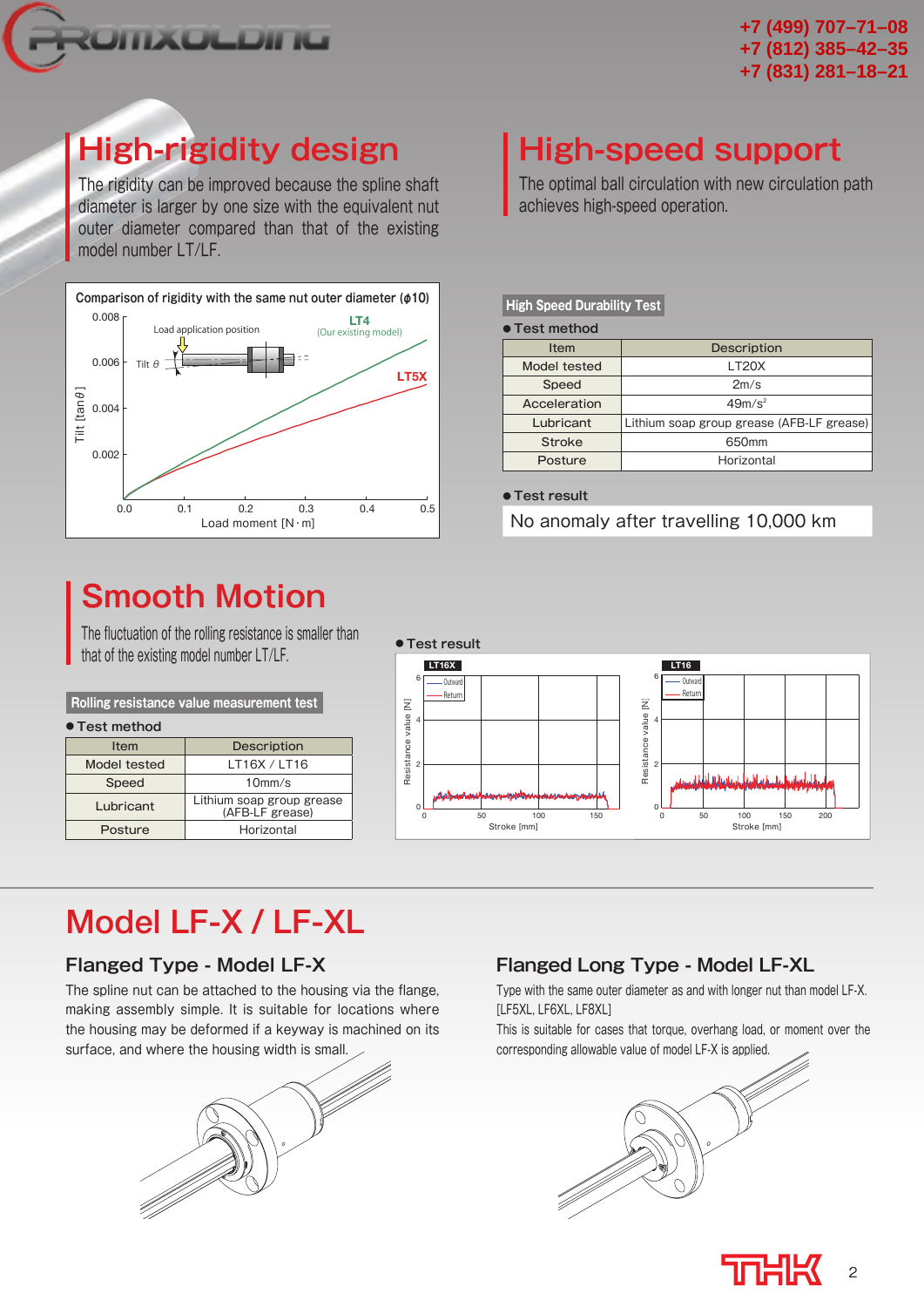



Fig.1 Accuracy Measurement Items of the Ball Spline

Table 1 Runout of the Spline outer Cylinder Circumference in Relation to the Support of the Spline Shaft

|       |                                     |                        |                        |                           |                        |                               |                           |                        | Runout (max) $\lceil \mu m \rceil$ |                           |                        |                               |                           |                        |                        |                           |
|-------|-------------------------------------|------------------------|------------------------|---------------------------|------------------------|-------------------------------|---------------------------|------------------------|------------------------------------|---------------------------|------------------------|-------------------------------|---------------------------|------------------------|------------------------|---------------------------|
|       | Nominal shaft diameter              |                        | 4,5                    |                           |                        | 6,8                           |                           |                        | 10                                 |                           |                        | 13,16,20                      |                           |                        | 25,30                  |                           |
|       | Overall spline shaft length<br>(mm) | Normal<br><b>grade</b> | High-accuracy<br>grade | Precision<br><b>grade</b> | Normal<br><b>grade</b> | High-accuracy<br><b>grade</b> | Precision<br><b>grade</b> | Normal<br><b>grade</b> | High-accuracy<br>grade             | Precision<br><b>grade</b> | Normal<br><b>grade</b> | High-accuracy<br><b>grade</b> | Precision<br><b>grade</b> | Normal<br><b>grade</b> | High-accuracy<br>grade | Precision<br><b>Brade</b> |
| Above | Or Less                             |                        |                        |                           |                        |                               |                           |                        |                                    |                           |                        |                               |                           |                        |                        |                           |
|       | 200                                 | 72                     | 46                     | 26                        | 72                     | 46                            | 26                        | 59                     | 36                                 | 20                        | 56                     | 34                            | 18                        | 53                     | 32                     | 18                        |
| 200   | 315                                 | $133*1$                |                        | —                         | 133                    | 89*2                          | $57*3$                    | 83                     | 54                                 | 32                        | 71                     | 45                            | 25                        | 58                     | 39                     | 21                        |
| 315   | 400                                 |                        |                        |                           | 171                    | 114                           | —                         | 103                    | 68                                 | 41                        | 83                     | 53                            | 31                        | 70                     | 44                     | 25                        |
| 400   | 500                                 |                        |                        |                           | 214                    |                               | —                         | 123                    | 82                                 | 51                        | 95                     | 62                            | 38                        | 78                     | 50                     | 29                        |
| 500   | 630                                 |                        |                        |                           |                        |                               |                           | 151                    | 102                                |                           | 112                    | 75                            | 46                        | 88                     | 57                     | 34                        |
| 630   | 800                                 |                        |                        |                           |                        |                               | —                         | 190                    | –                                  |                           | 137                    | 92                            | 58                        | 103                    | 68                     | 42                        |
| 800   | 1000                                |                        |                        |                           |                        |                               |                           |                        |                                    |                           | 170                    | 115                           | 75                        | 124                    | 83                     | 52                        |
| 1000  | 1250                                |                        |                        |                           |                        |                               |                           |                        |                                    |                           |                        |                               | –                         | 151                    | 102                    | 65                        |
| 1250  | 1600                                |                        |                        |                           |                        |                               |                           |                        |                                    |                           |                        |                               | __                        | 190                    | 130                    | 85                        |

\*1 #4 is excluded.# 5 applied up to 250mm. \*2 #6 applied up to 250mm. \*3 #6 is excluded.

Table 2 Perpendicularity of the Supporting Portion in Relation to the Support of the Spline Shaft Table 3 Concentricity of the Part-mounting in Relation to the Support of the Spline Shaft

| Accuracy   | Perpendicularity (MAX) $\lceil \mu m \rceil$ |  |                                                                                       |  | Accuracy                                                                      |    | Concentricity (MAX) $\lceil \mu m \rceil$ |                |
|------------|----------------------------------------------|--|---------------------------------------------------------------------------------------|--|-------------------------------------------------------------------------------|----|-------------------------------------------|----------------|
|            |                                              |  | Nominal shaft diameter   Normal grade   High accuracy grade (H)   Precision grade (P) |  | Nominal shaft diameter   Normal grade   High accuracy grade (H)   Precision g |    |                                           |                |
| 4,5,6,8,10 |                                              |  |                                                                                       |  | 4,5,6,8                                                                       | 33 |                                           |                |
| 13.16.20   |                                              |  |                                                                                       |  | 10                                                                            | 41 |                                           | 1 <sup>C</sup> |
| 25.30      | 33                                           |  |                                                                                       |  | 13.16.20                                                                      | 46 |                                           | 12             |

|  |  |  | able 1 Demandia larity of the Flange meunting Curtage of the Coline suiter sulinder in Delation to the Cument of the Coline Chaft |  |
|--|--|--|-----------------------------------------------------------------------------------------------------------------------------------|--|

| TONIC 4 LIGIDOLINIQUE AL INCLUDITION IN RESULTANT IN SULLAGE OF THE ONLINE AND LONG HITTIGIONAL TO THE OMMAN FOLLINE ONLINE OF ALCOH |                                              |                                                              |    |  |  |  |
|--------------------------------------------------------------------------------------------------------------------------------------|----------------------------------------------|--------------------------------------------------------------|----|--|--|--|
| Accuracy                                                                                                                             | Perpendicularity (MAX) $\lceil \mu m \rceil$ |                                                              |    |  |  |  |
| Nominal shaft diameter                                                                                                               |                                              | Normal grade   High accuracy grade (H)   Precision grade (P) |    |  |  |  |
| 4,5,6,8                                                                                                                              | 27                                           | 11                                                           |    |  |  |  |
| 10.13                                                                                                                                | 33                                           | 13                                                           |    |  |  |  |
| 16,20,25,30                                                                                                                          | 39                                           | 16                                                           | 11 |  |  |  |

\*Applied only to model LF-X

## **Clearance in the rotational direction**

In models LT-X/LT-XL and LF-X/LF-XL, the sum of the clearances of circumferential direction is standardized as the clearance in the rotational direction.



Clearance in the rotational direction

Fig.2 Measurement of Clearance in the Rotational Direction

Table 5 Clearance in the Rotational Direction

|               |              |                                       | Unit: µm      |  |  |  |  |
|---------------|--------------|---------------------------------------|---------------|--|--|--|--|
| Nominal shaft |              | Clearance in the rotational direction |               |  |  |  |  |
| diameter      | Normal       | CL clearance                          | CM clearance  |  |  |  |  |
| 4             | $-2$ to $+1$ | $-6$ to $-2$                          |               |  |  |  |  |
| 5             | $-2$ to $+1$ | $-6$ to $-2$                          |               |  |  |  |  |
| 6             | $-2$ to $+1$ | $-6$ to $-2$                          |               |  |  |  |  |
| 8             | $-2$ to $+1$ | $-6$ to $-2$                          |               |  |  |  |  |
| 10            | $-2$ to $+1$ | $-4$ to $-2$                          |               |  |  |  |  |
| 13            | $-2$ to $+1$ | $-4$ to $-2$                          |               |  |  |  |  |
| 16            | $-2$ to $+1$ | $-5$ to $-2$                          | $-8$ to $-5$  |  |  |  |  |
| 20            | $-2$ to $+1$ | $-5$ to $-2$                          | $-8$ to $-5$  |  |  |  |  |
| 25            | $-3$ to $+1$ | $-7$ to $-3$                          | $-11$ to $-7$ |  |  |  |  |
| 30            | $-3$ to $+1$ | $-7$ to $-3$                          | $-11$ to $-7$ |  |  |  |  |

| Accuracy               |    | Perpendicularity (MAX) $\lceil \mu m \rceil$                 |  |  |          |    | Concentricity (MAX) $[µm]$ |                                                                                       |
|------------------------|----|--------------------------------------------------------------|--|--|----------|----|----------------------------|---------------------------------------------------------------------------------------|
| Nominal shaft diameter |    | Normal grade   High accuracy grade (H)   Precision grade (P) |  |  |          |    |                            | Nominal shaft diameter   Normal grade   High accuracy grade (H)   Precision grade (P) |
| 4,5,6,8,10             | 22 |                                                              |  |  | 4,5,6,8  | 33 |                            |                                                                                       |
| 13,16,20               | 27 |                                                              |  |  | 10       | 41 |                            | 10                                                                                    |
| 25,30                  | 33 | 13                                                           |  |  | 13,16,20 | 46 | 19                         | 12                                                                                    |
|                        |    |                                                              |  |  | 25,30    | 53 | 22                         | 13                                                                                    |

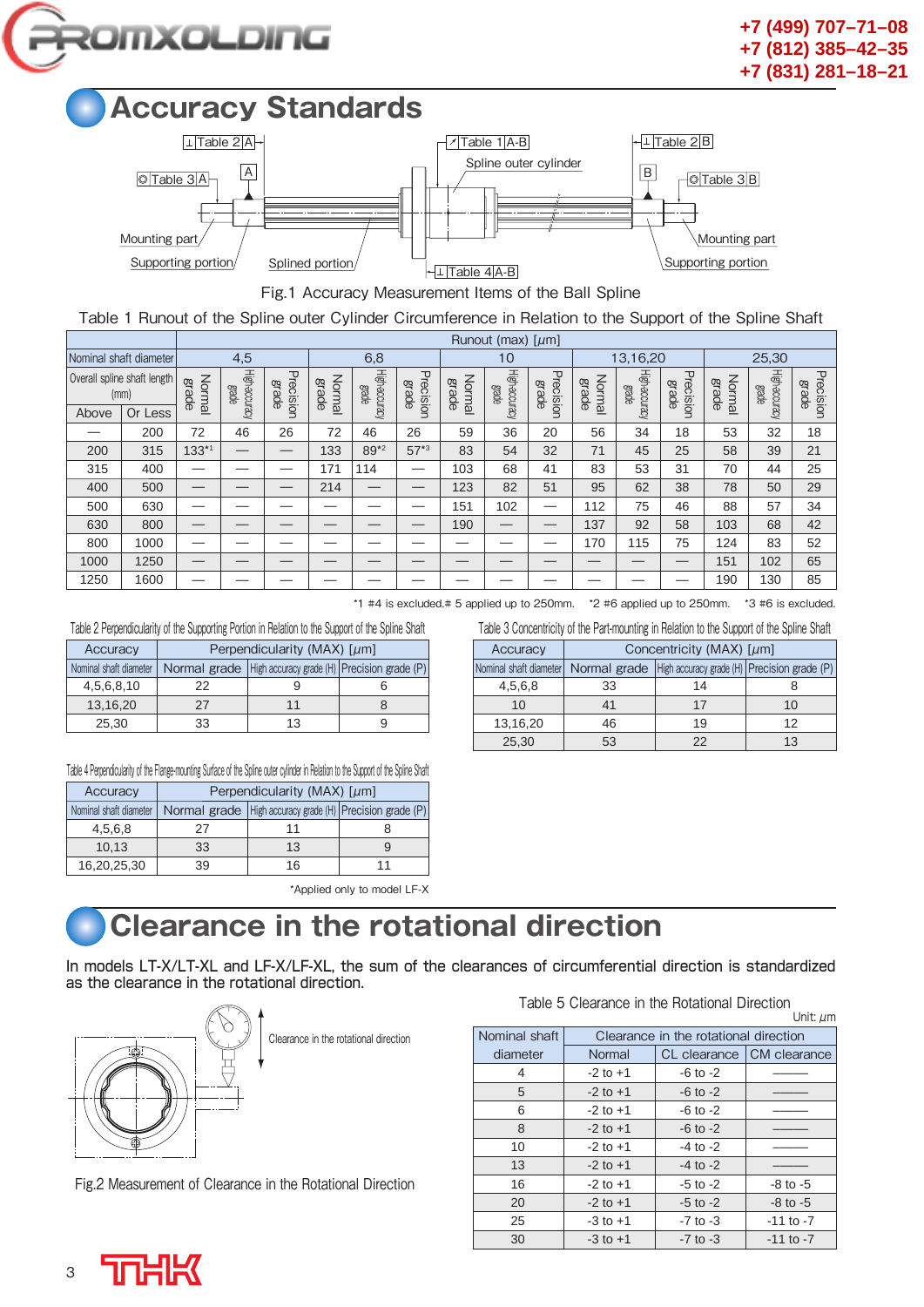

Sectional shape of the Spline Shaft Unit: mm

Sectional shape of Hollow Spline Shaft (Type K) Unit: mm

Sectional shape of Hollow Spline Shaft (Type N) Unit: mm

Nominal shaft diameter  $\begin{array}{|c|c|c|c|c|c|c|c|}\n\hline\n10 & 13 & 16 & 20 & 25 & 30 \\
\hline\n10 & 13 & 16 & 20 & 25 & 30 \\
\hline\n\end{array}$ <br>
Minor diameter  $\begin{array}{|c|c|c|c|c|}\n\hline\n\end{array}$  4.5 5.4 7 8.6 11.3 13.9 17.9 22.4 27 Minor diameter φd 3.6 4.5 5.4 7 8.6 11.3 13.9 17.9 22.4 27 Major diameter  $\phi$ Do 4 5 6 8 10 13 16 20 25 30

to-center Diameter  $\phi$ dp  $\begin{bmatrix} 4.4 & 5.5 & 6.6 & 8.6 & 10.7 & 13.8 & 17.1 & 21.1 & 26.4 & 31.6 \end{bmatrix}$ Mass (g/m) 100 150 210 380 590 1010 1520 2410 3710 5370

Nominal shaft diameter 4 5 6 8 10 13 16 20 25 30 Minor diameter  $\phi d = -$  - - 8.6 11.3 13.9 17.9 22.4 27 Major diameter φD0 ———— 10 13 16 20 25 30

 $t_{\text{total}}$  Center Diameter  $\phi$ dp  $\vert - \vert - \vert - \vert - \vert$  10.7 | 13.8 | 17.1 | 21.1 | 26.4 | 31.6 Hole diameter  $\phi$ d4  $4$  5 7 10 12 16 Mass  $(g/m)$   $|-| -| -| -| 490 | 850 | 1220 | 1790 | 2820 | 3780$ 

Nominal shaft diameter 4 | 5 | 6 | 8 | 10 | 13 | 16 | 20 | 25 | 30 Minor diameter φd —————— 13.9 17.9 22.4 27 Major diameter φD0 —————— 16 20 25 30

 $t_{\text{to-center Diameter}}$   $\phi$ dp  $\vert - \vert - \vert - \vert - \vert - \vert - \vert 17.1 \vert 21.1 \vert 26.4 \vert 31.6$ Hole diameter φd4 —————— 11 14 18 21 Mass (g/m) —————— 770 1190 1700 2630

## **Sectional Shape of the Spline Shaft**

Ball Center-

Ball Center-

Ball Center-

| PO <sub>0</sub> | b) |
|-----------------|----|
| $\phi$ dp       |    |



Type K (Thick)



Type N (Thin) Fig.3 Sectional Shape of the Spline Shaft

Table 6 shows the section modulus (Z), polar section modulus (Zp), polar moment of inertia (Ip), and moment of inertia (I) of the spline shaft.

| Nominal shaft diameter |        | Section modulus<br>$Z$ mm <sup>3</sup> | Polar section modulus<br>$Zp$ mm <sup>3</sup> | Polar moment of inertia<br>$lp$ mm <sup>4</sup> | Moment of inertia<br>$1 \text{ mm}^4$ |
|------------------------|--------|----------------------------------------|-----------------------------------------------|-------------------------------------------------|---------------------------------------|
| $\overline{4}$         | Solid  | 5.7                                    | 11.8                                          | 23.2                                            | 11.2                                  |
| 5                      | Solid  | 11.3                                   | 23.3                                          | 57.2                                            | 27.7                                  |
| 6                      | Solid  | 19.6                                   | 40.4                                          | 119.1                                           | 57.7                                  |
| 8                      | Solid  | 45.0                                   | 93.9                                          | 366.2                                           | 175.6                                 |
|                        | Solid  | 86.5                                   | 183.8                                         | 896.9                                           | 422.3                                 |
| 10                     | Type K | 84.0                                   | 178.6                                         | 871.7                                           | 409.7                                 |
|                        | Solid  | 191.3                                  | 405.3                                         | 2574.6                                          | 1215.3                                |
| 13                     | Type K | 186.5                                  | 395.6<br>2513.2                               |                                                 | 1184.6                                |
|                        | Solid  | 350.8                                  | 749.7                                         | 5844.5                                          | 2734.3                                |
| 16                     | Type K | 335.6                                  | 719.5                                         | 5608.8                                          | 2616.4                                |
|                        | Type N | 258.6                                  | 565.4                                         | 4407.2                                          | 2015.6                                |
|                        | Solid  | 716.5                                  | 1498.5                                        | 14731.7                                         | 7043.9                                |
| 20                     | Type K | 666.6                                  | 1398.7                                        | 13749.9                                         | 6553.0                                |
|                        | Type N | 524.7                                  | 1114.9                                        | 10960.2                                         | 5158.1                                |
|                        | Solid  | 1404.2                                 | 2932.9                                        | 36067.4                                         | 17268.2                               |
| 25                     | Type K | 1321.4                                 | 2767.4                                        | 34031.6                                         | 16250.3                               |
|                        | Type N | 985.2                                  | 2094.8                                        | 25761.4                                         | 12115.2                               |
|                        | Solid  | 2444.1                                 | 5086.3                                        | 75160.0                                         | 36115.8                               |
| 30                     | Type K | 2226.4                                 | 4650.9                                        | 68726.1                                         | 32898.8                               |
|                        | Type N | 1798.0                                 | 3794.2                                        | 56067.4                                         | 26569.7                               |

Table 6 Cross-sectional Characteristics of the Spline Shaft

4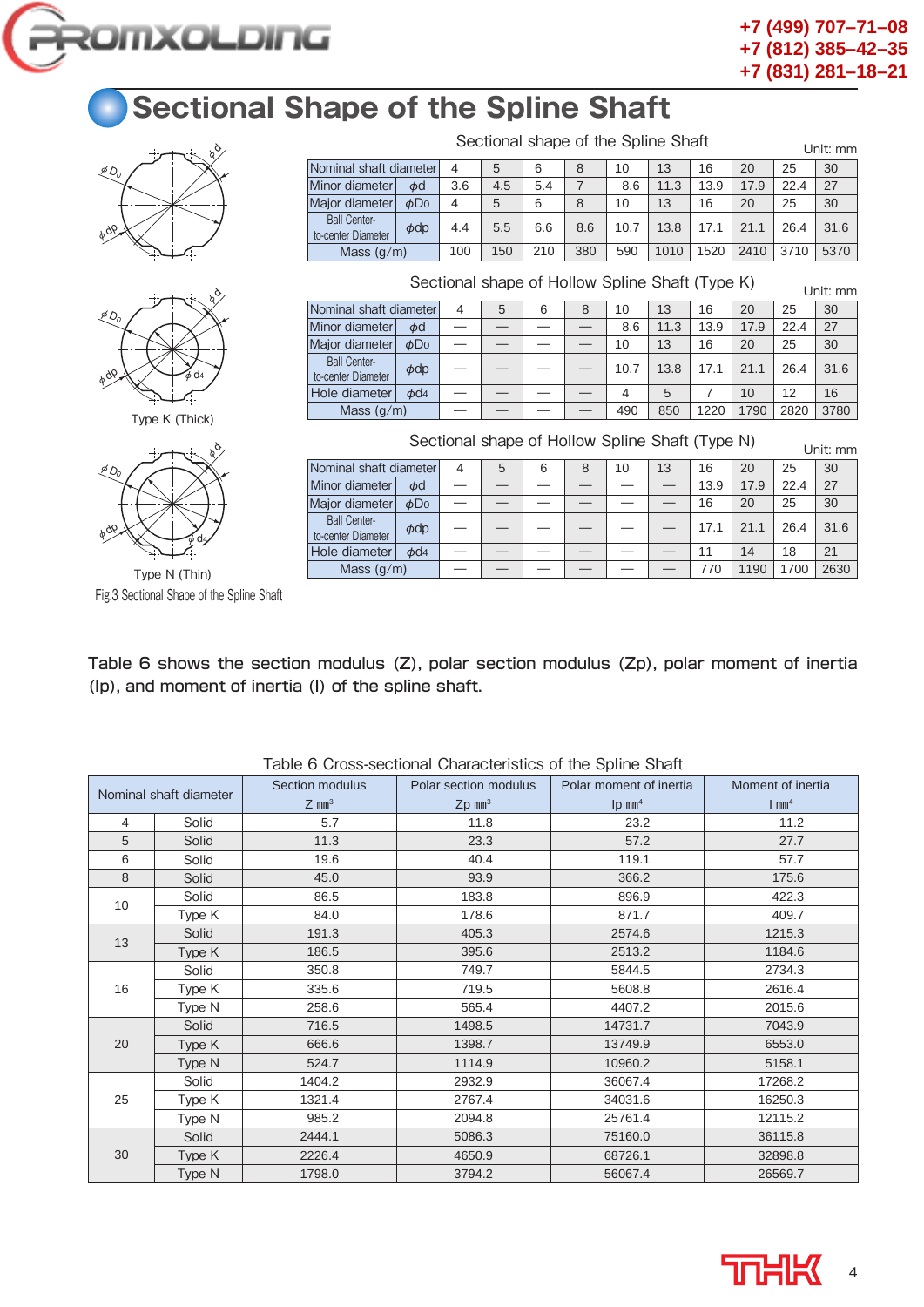

## **Strength Design of the Spline Shaft**

The spline shaft is a compound shaft capable of receiving a radial load and torque. When the load and torque are large, the spline shaft strength must be taken into account.

### **[Spline Shaft Receiving a Bending Load]**

When a bending load is applied to the spline shaft, obtain the spline shaft diameter using the equation (1) below.

$$
M = \sigma \cdot Z \text{ and } Z = \frac{M}{\sigma} \dots \dots \dots \dots \quad (1)
$$

 $M$  : Maximum bending moment acting on the spline shaft (N·mm)

- $\sigma\;$  : Permissible bending stress of the spline shaft  $\;$  (98N/mm $^{\varepsilon})$
- $Z$  : Section modulus of the spline shaf t (See Table 6) (mm<sup>3</sup>)

[Reference] Section Modulus (Solid Circle)

$$
Z = \frac{\pi \cdot d^3}{32}
$$

$$
Z: Section modulus \hspace{1.5cm} (mm3
$$

d : Shaft outer diameter (mm)



### **[Spline Shaft Receiving a Torsion Load]**

When a torsion load is applied to the spline shaft, obtain the spline shaft diameter using the equation (2) below.

$$
T = \tau_a \cdot Z_P \text{ and } Z_P = \frac{T}{\tau_a} \dots (2)
$$
  
\nT : Maximum torsion moment (N-mm)  
\n $\tau_a$ : Permissible torsion stress of the spline shaft (49N/mm<sup>2</sup>)  
\nZ<sub>p</sub>: Polar section modulus of the spline shaft (See Table 6) (mm<sup>3</sup>)  
\n[Reference] Polar Section Modulus (Solid Circle)  
\n $Z_P = \frac{\pi \cdot d^3}{16}$ 

 $Z_P$ : Polar section modulus  $\rm (mm^3)$ d : Shaft outer diameter (mm)



### **[When the Spline Shaft Simultaneously Receives a Bending Load and a Torsion Load]**

 $\rm (mm^3)$ 

When the spline shaft receives a bending load and a torsion load simultaneously, calculate two separate spline shaft diameters: one for the equivalent bending moment (M<sub>e</sub>) and the other for the equivalent torsion moment (T<sub>e</sub>). Then, use the greater value as the spline shaft diameter.

Corresponding Bending Moment

$$
M_{\text{e}} = \frac{M + V M^2 + T^2}{2} = \frac{M}{2} \left\{ 1 + \sqrt{1 + \left(\frac{T}{M}\right)^2} \right\} \dots \dots \dots \dots \tag{3}
$$

Corresponding Torsion Moment

$$
T_{e} = \sqrt{M^{2} + T^{2}} = M \cdot \sqrt{1 + \left(\frac{T}{M}\right)^{2}} \dots \dots \dots \dots \tag{4}
$$

$$
T_{e} = \tau_{a} \cdot Z_{p}
$$

### **[Distortion and Rigidity of the Spline Shaft]**

The torsion rigidity of the spline shaft is expressed as a torsion angle per meter of spline shaft. Its value should be limited within 1°/4.

| $\theta = 57.3 \times \frac{T \cdot L}{G \cdot I_P}$ (5)                                                                      |                                   |
|-------------------------------------------------------------------------------------------------------------------------------|-----------------------------------|
| Rigidity of the shaft = $\frac{\text{Torsion angle}}{\text{Unit length}} = \frac{\theta \cdot \ell}{L} < \frac{1^{\circ}}{4}$ |                                   |
| $\theta$ : Torsion angle<br>L: Spline shaft length                                                                            | $(^\circ)$<br>(mm)                |
| G: Transverse elastic modulus                                                                                                 | $(7.9 \times 10^4 \text{N/mm}^2)$ |
| $\ell$ : Unit length                                                                                                          | (1000mm)                          |
| $I_P$ : Polar geometrical moment of inertia (See Table 6) (mm <sup>4</sup> )                                                  |                                   |



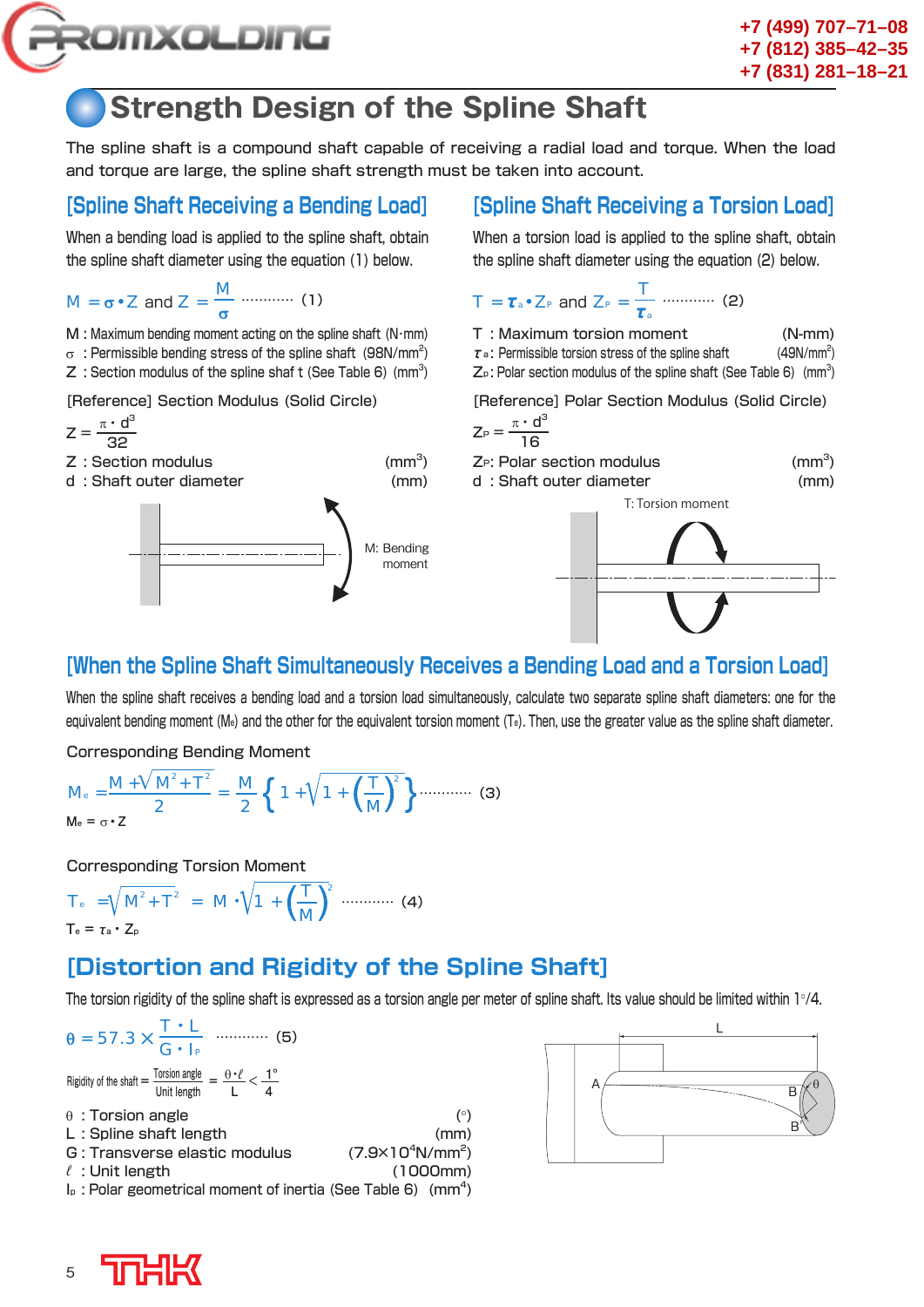

### [Deflection and Deflection Angle of the Spline Shaft]

The deflection and deflection angle shaft need to be calculated using equations that meet the relevant conditions. Tables 7 represents these conditions and the corresponding equations.

|                                 | <b>Table 7</b> Defiection and Defiection Arigie Equations                          |                                                       |                                                             |
|---------------------------------|------------------------------------------------------------------------------------|-------------------------------------------------------|-------------------------------------------------------------|
| Support<br>method               | Usage conditions                                                                   | Deflection equation                                   | Deflection angle equation                                   |
| <b>Both</b><br>ends<br>free     | $\ell/2$<br>δmax<br>P<br>$\iota$ <sub>2</sub><br>$\ell$                            | $\delta_{\text{max}} = \frac{P l^3}{48EI}$            | $i_1 = 0$<br>$i_2 = \frac{P l^2}{16EI}$                     |
| <b>Both</b><br>ends<br>fastened | $\ell/2$<br>Smax<br>P                                                              | $\delta_{\text{max}} = \frac{P l^3}{192EI}$           | $i_1 = 0$<br>$i_2 = 0$                                      |
| <b>Both</b><br>ends<br>free     | Smax<br>Evenly-distributed load p<br><b>TELEVISION IN THE REAL PROPERTY AND IN</b> | $\delta_{\text{max}} = \frac{5p l^4}{384EI}$          | $i_2 = \frac{p l^3}{24EI}$                                  |
| <b>Both</b><br>ends<br>fastened | <b>Smax</b><br>Evenly-distributed load p<br>l                                      | $\delta_{\text{max}} = \frac{p l^4}{384EI}$           | $i_2 = 0$                                                   |
| One<br>end<br>fastened          | $\delta$ max<br>P                                                                  | $\delta_{\text{max}} = \frac{P l^3}{3E1}$             | $i_1 = \frac{P l^2}{2E}$<br>$i_2 = 0$                       |
| One<br>end<br>fastened          | $\delta$ max<br>Evenly-distributed load p                                          | $\delta_{\text{max}} = \frac{p l^4}{8EI}$             | $i_1 = \frac{p l^3}{6EI}$<br>$i_2 = 0$                      |
| <b>Both</b><br>ends<br>free     | lomax<br>$\ell/2$<br>$\delta$ max<br>Mo<br>$\dot{i}$ 1<br>$\int_{i2}$              | $\delta_{\text{max}} = \frac{\sqrt{3}M_0 l^2}{216EI}$ | $i_1 = \frac{M_0 l}{12EI}$<br>$i_2 = \frac{M_0 \ell}{24EI}$ |
| <b>Both</b><br>ends<br>fastened | $\delta$ max<br>$\ell/2$<br>Smax<br>Mo<br>$\dot{i}$                                | $\delta_{\text{max}} = \frac{M_0 l^2}{216EI}$         | $i_1 = \frac{M_0 l}{16EI}$<br>$i_2 = 0$                     |

Table 7 Deflection and Deflection Angle Equations

δ<sub>max</sub>: Maximum deflection (mm)

- Mo: Moment (N·mm)
- *ℓ*: Span (mm)
- I: Polar moment of inertia (See Table 6)  $\rm (mm^4)$
- $i$ <sup>1</sup>: Deflection angle at loading point
- *i*<sub>2</sub>: Deflection angle at supporting point
- P: Concentrated load (N)
- p: Uniform load (N/mm)
- E: Modulus of longitudinal elasticity  $2.06 \times 10^5$  (N/mm<sup>2</sup>)

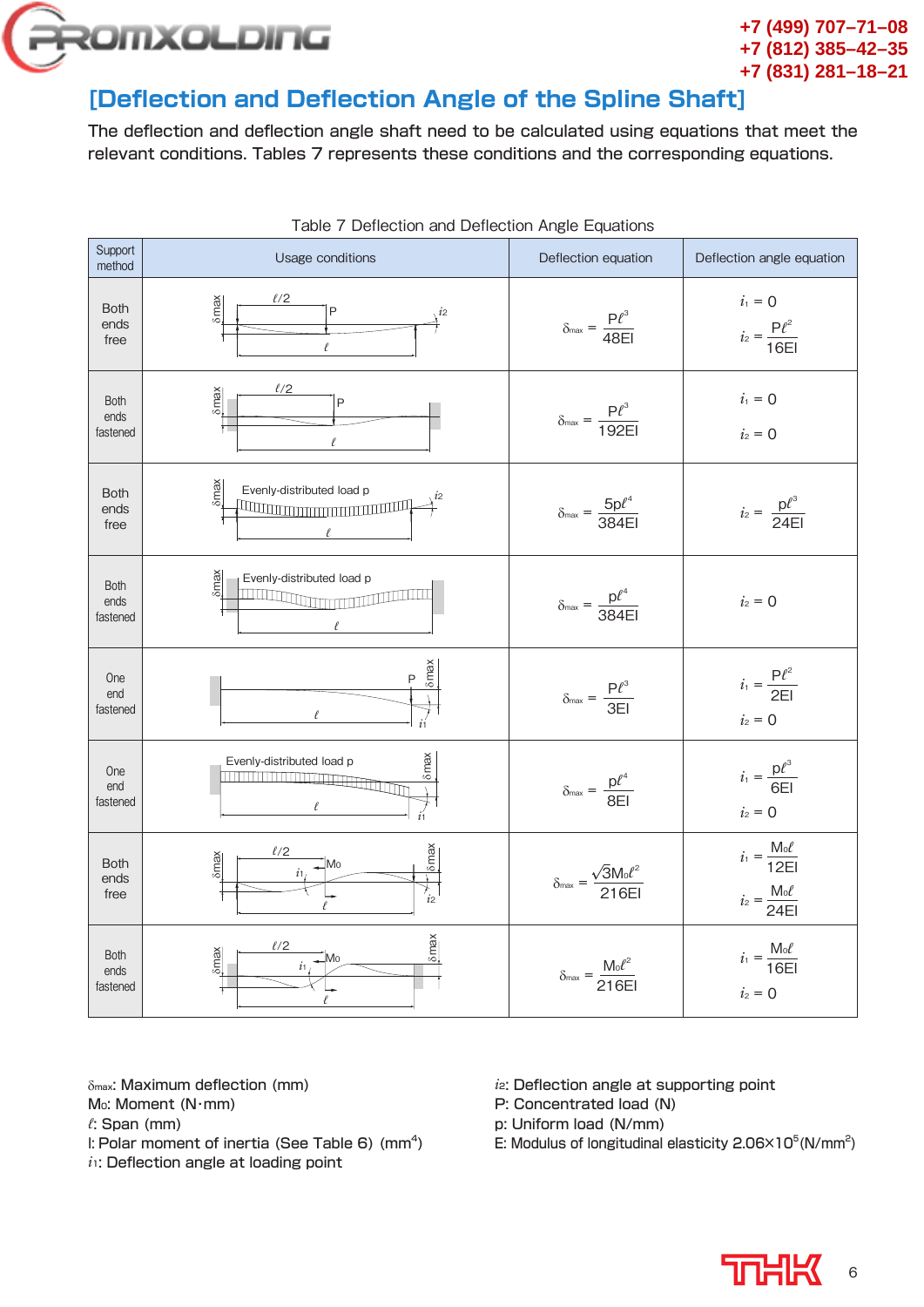

### **[Critical Speed of the Spline Shaft]**

When a Ball Spline shaft is used to transmit power while rotating, as the rotational speed of the shaft increases, the rotation cycle nears the natural frequency of the spline shaft. It may cause resonance and eventually result in inability to move. Therefore, the maximum rotational speed of the shaft must be limited to below the dangerous speed that does not cause resonance.

The dangerous speed of the spline shaft is obtained using the equation (6).

(0.8 is multiplied as a safety factor)

If the shaft's rotation cycle exceeds or nears the resonance point during operation, reconsider the spline shaft diameter.

 $(mm<sup>2</sup>)$ 

### **●Critical Speed**

$$
N_c = \frac{60\lambda^2}{2\pi \cdot l_b^2} \cdot \sqrt{\frac{E \times 10^3 \cdot I}{\gamma \cdot A}} \times 0.8 \cdots (6)
$$

 $N_c$ : Critical speed (min<sup>-1</sup>) *ℓ*b : Distance between two mounting surfaces (mm)  $E$ : Young's modulus  $N/mm<sup>2</sup>$ )

 $I$  : Minimum moment of inertia of the shaft  $\text{m}^4$ 

$$
I = \frac{\pi}{64} d^4
$$
 d: Minor diameter (mm)

 $\gamma$  : Density (specific gravity)  $(7.85\times10^{6} \text{kg/mm}^{3})$ 

$$
A = \frac{\pi}{4} d^2
$$
 d: Minor diameter (mm)

- A : Spline shaft cross-sectional area
- λ : Factor according to the mounting method (1) Fixed - free  $\lambda = 1.875$ (2) Supported - supported  $\lambda = 3.142$ (3) Fixed - supported  $\lambda = 3.927$ 
	- (4) Fixed fixed  $\lambda=4.73$







Fixed - Supported



Supported - Supported





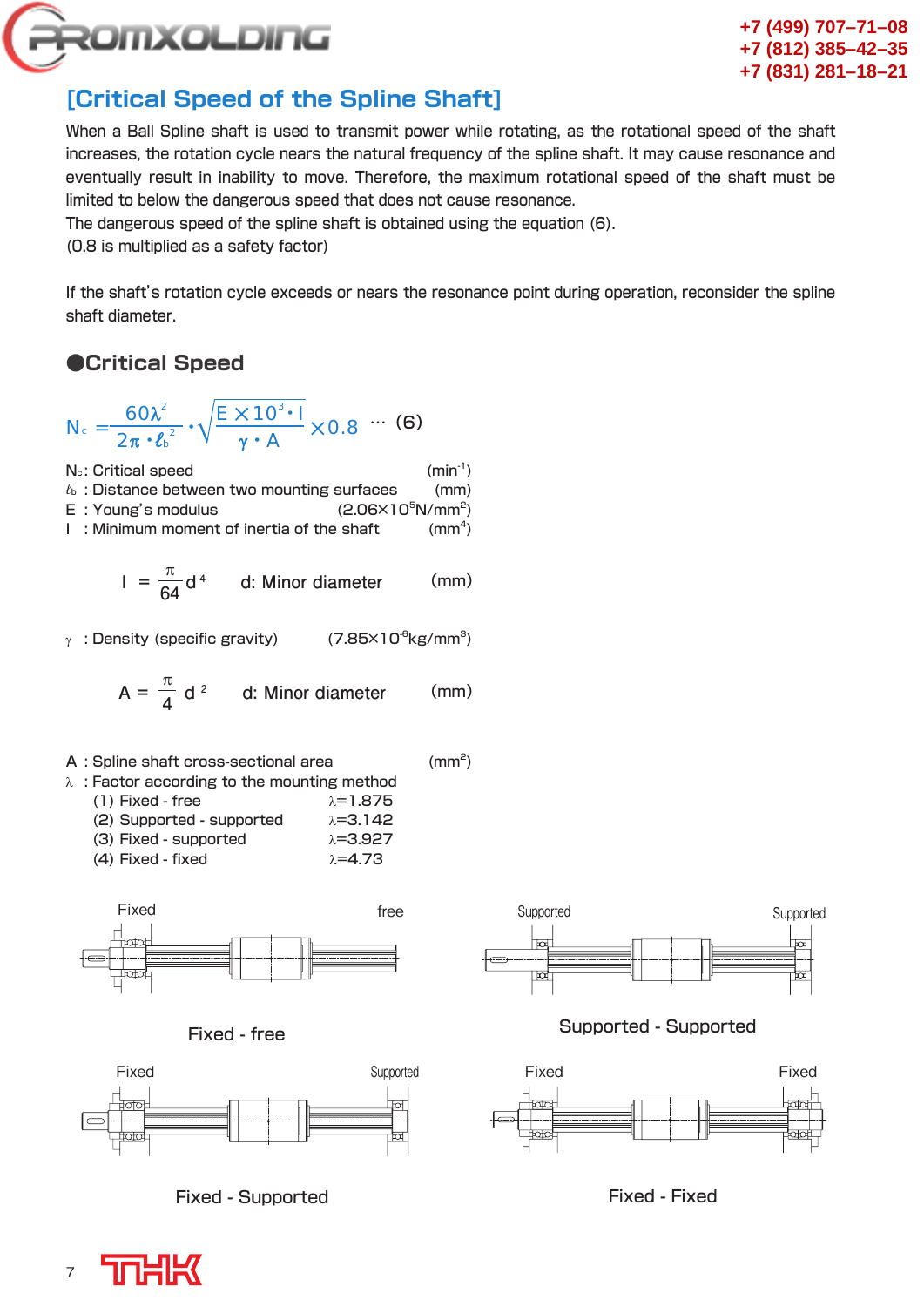

 $f_{-} \cdot f_{-} \cdot C$ 

### **Predicting the Service Life**

### **●Calculating the Static Safety Factor**

To analyze a load applied to the ball spline, the average load required for calculating the service life and the maximum load needed for calculating the static safety factor must be obtained first. In particular, if the system starts and stops rapidly if impact loads occur or if a large moment or torque caused by an overhung load is applied to the system, it may receive an unexpectedly large load. When selecting a model number, make sure that the desired model is capable of receiving the required maximum load (whether stationary or in motion). The reference value of static safety factor is shown in the table below.

| $f_s = \frac{11 \cdot 10 \cdot C_0}{D}$ (7)<br>$\mathbf{v}_{\text{max}}$ |     |                                           |
|--------------------------------------------------------------------------|-----|-------------------------------------------|
| f <sub>s</sub> : Static safety factor                                    |     | $fT$ : Temperature Factor                 |
| $Co$ : Basic static load rating*                                         | (N) | fc: Contact Factor                        |
| $P_{\text{max}}$ : Maximum load                                          | (N) | For each factor, see the general catalog. |

\* The basic static load rating is a static load with a constant direction and magnitude whereby the sum of the amount of permanent deformation of the rolling element and that of the raceway on the contact area under the maximum stress is 0.0001 times the rolling element diameter.

| Machine using the Ball Spline   | Load conditions                               | Lower limit of fs     |
|---------------------------------|-----------------------------------------------|-----------------------|
|                                 | Without vibration or impact                   | $3.0 \text{ to } 6.0$ |
| General industrial<br>machinery | With vibration or impact                      | 4.0 to $7.0$          |
|                                 | With vibration or impact under combined loads | 5.0 to 8.0            |

Table 8 Reference Values of Static Safety Factor (fs)

\*The reference value of the static safety factor may vary according to the conditions such as the environment, lubrication condition, accuracy and rigidity of the mounting part, etc.

### **[Nominal Life]**

The service life of a Ball Spline varies from unit to unit even if they are manufactured through the same process and used in the same operating conditions. Therefore, the nominal life defined below is normally used as a guidepost for obtaining the service life of a Ball Spline. Nominal life is the total travel distance that 90% of a group of identical ball splines independently operating under the same conditions can achieve without showing flaking (scale-like pieces on a metal surface).

### **[Calculating the Nominal Life]**

The nominal life of a Ball Spline varies with types of loads applied during operation: torque load, radial load and moment load. The corresponding nominal life values are obtained using the equations (8) to (12) below. (The basic load ratings in these loading directions are indicated in the specification table for the corresponding model number.)

### **●When a Torque Load is Applied**

$$
L = \left(\frac{f_T \cdot f_C}{f_W} \cdot \frac{C_T}{T_C}\right)^3 \times 50 \quad \cdots \cdots \cdots \quad (8)
$$

### **●When a Radial Load is Applied**

$$
L = \left(\frac{f_T \cdot f_C}{f_W} \cdot \frac{C}{P_C}\right)^3 \times 50 \dots \dots \dots \tag{9}
$$

| L: Nominal life                              | (km)    |
|----------------------------------------------|---------|
| $C_{\text{T}}$ : Basic dynamic torque rating | $(N-m)$ |
| T <sub>c</sub> : Calculated torque applied   | $(N-m)$ |
| C: Basic dynamic load rating                 | (N)     |



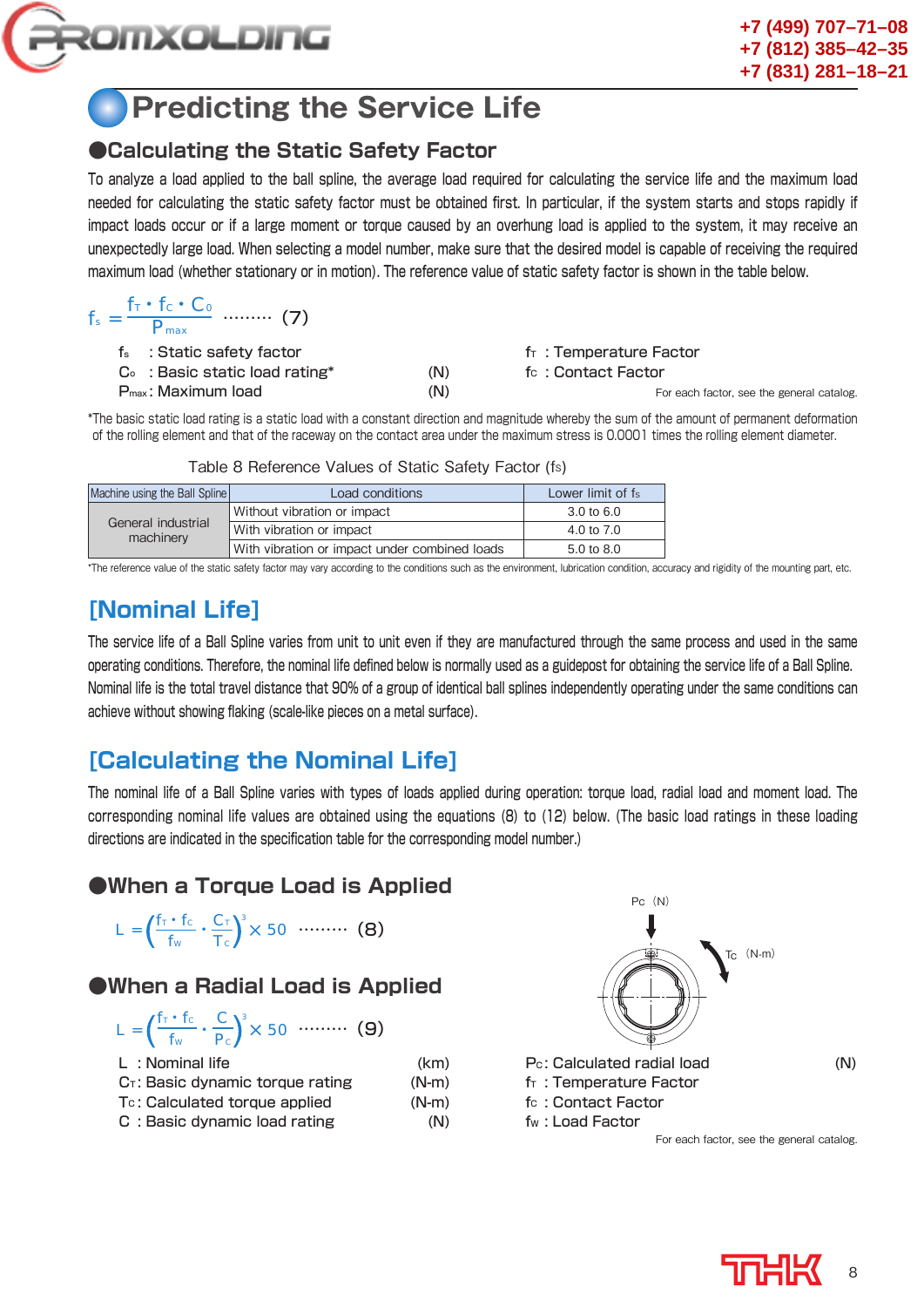

### **●Calculating the Service Life Time**

When the nominal life (L) has been obtained in the equation above, if the stroke length and the number of reciprocations per minute are constant, the service life time is obtained using the equation (10) below.

 $L_h = \frac{L \times 10^3}{4}$ 2 × *l*<sub>s</sub> × n<sub>1</sub> × 60 ……… (10)

- Lh : Service life time (h)
- *l*s: Stroke length (m)
- $n_1$ : Number of reciprocations per minute (min<sup>-1</sup>)

### **●When a Torque Load and a Radial Load are Simultaneously Applied**

When a torque load and a radial load are simultaneously applied, calculate the nominal life by obtaining the equivalent radial load using the equation (11) below.

 $P_{E} = P_{c} + \frac{4 \cdot T_{c} \times 10^{3}}{4 \cdot T_{c} \times 10^{3}}$  .......... (11) *i*•dp•cosα P<sub>E</sub> : Equivalent radial load (N)  $cos \alpha$ : Contact angle  $i =$  Number of rows of balls under a load  $\alpha = 65^{\circ}$  *i* = 2 dp : Ball center-to-center diameter (mm)

### ● When a Moment Load is Applied to a Nut or Two Nuts in Close Contact

### **with Each Other**

Obtain the equivalent radial load using the equation (12) below.

 $P_u = K \cdot M$  ……… (12)

Pu : Equivalent Radial Load (N)

with a moment applied

K : Equivalent factor

M : Applied moment (N-mm)

However, M should be within the range of the static permissible moment.

### **●When a Moment Load and a Radial Load are Simultaneously Applied**

Calculated the nominal life from the sum of the radial load and the equivalent radial load.

#### **■Equivalent moment factor**  $T$  . The  $11$  Equivalent moment factor  $\frac{1}{2}$

| rable TT Equivalent moment factor |                      |                                      |                                   |  |  |  |  |  |  |  |
|-----------------------------------|----------------------|--------------------------------------|-----------------------------------|--|--|--|--|--|--|--|
|                                   | Equivalent factor: K |                                      |                                   |  |  |  |  |  |  |  |
| Model No.                         | Single nut           | Two-nut block<br><b>Without Seal</b> | Two-nut block<br><b>With Seal</b> |  |  |  |  |  |  |  |
| LT4X                              | 0.995                | 0.1688                               | 0.1350                            |  |  |  |  |  |  |  |
| LT/LF5X                           | 0.980                | 0.1563                               | 0.1250                            |  |  |  |  |  |  |  |
| LT/LF5XL                          | 0.430                | 0.0925                               | 0.0740                            |  |  |  |  |  |  |  |
| LT/LF6X                           | 0.660                | 0.1242                               | 0.0993                            |  |  |  |  |  |  |  |
| LT/LF6XL                          | 0.360                | 0.0792                               | 0.0633                            |  |  |  |  |  |  |  |
| LT/LF8X                           | 0.420                | 0.0783                               | 0.0626                            |  |  |  |  |  |  |  |
| LT/LF8XL                          | 0.210                | 0.0512                               | 0.0409                            |  |  |  |  |  |  |  |
| LT/LF10X                          | 0.251                | 0.0517                               | 0.0470                            |  |  |  |  |  |  |  |
| LT/LF13X                          | 0.241                | 0.0462                               | 0.0420                            |  |  |  |  |  |  |  |
| LT/LF16X                          | 0.173                | 0.0352                               | 0.0320                            |  |  |  |  |  |  |  |
| LT/LF20X                          | 0.129                | 0.0275                               | 0.0250                            |  |  |  |  |  |  |  |
| LT/LF25X                          | 0.114                | 0.0242                               | 0.0220                            |  |  |  |  |  |  |  |
| LT/LF30X                          | 0.101                | 0.0220                               | 0.0200                            |  |  |  |  |  |  |  |

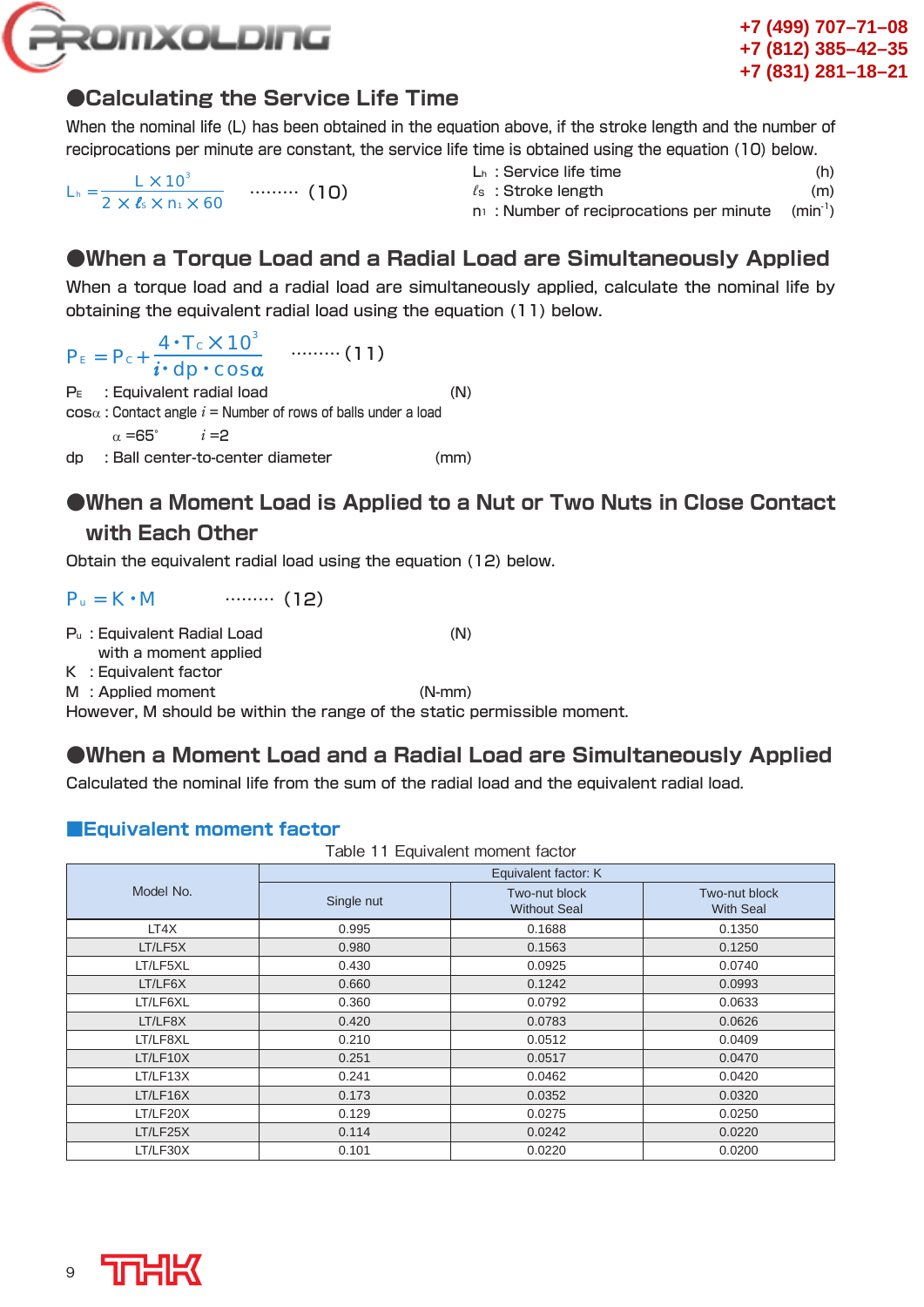

## **MEMO**

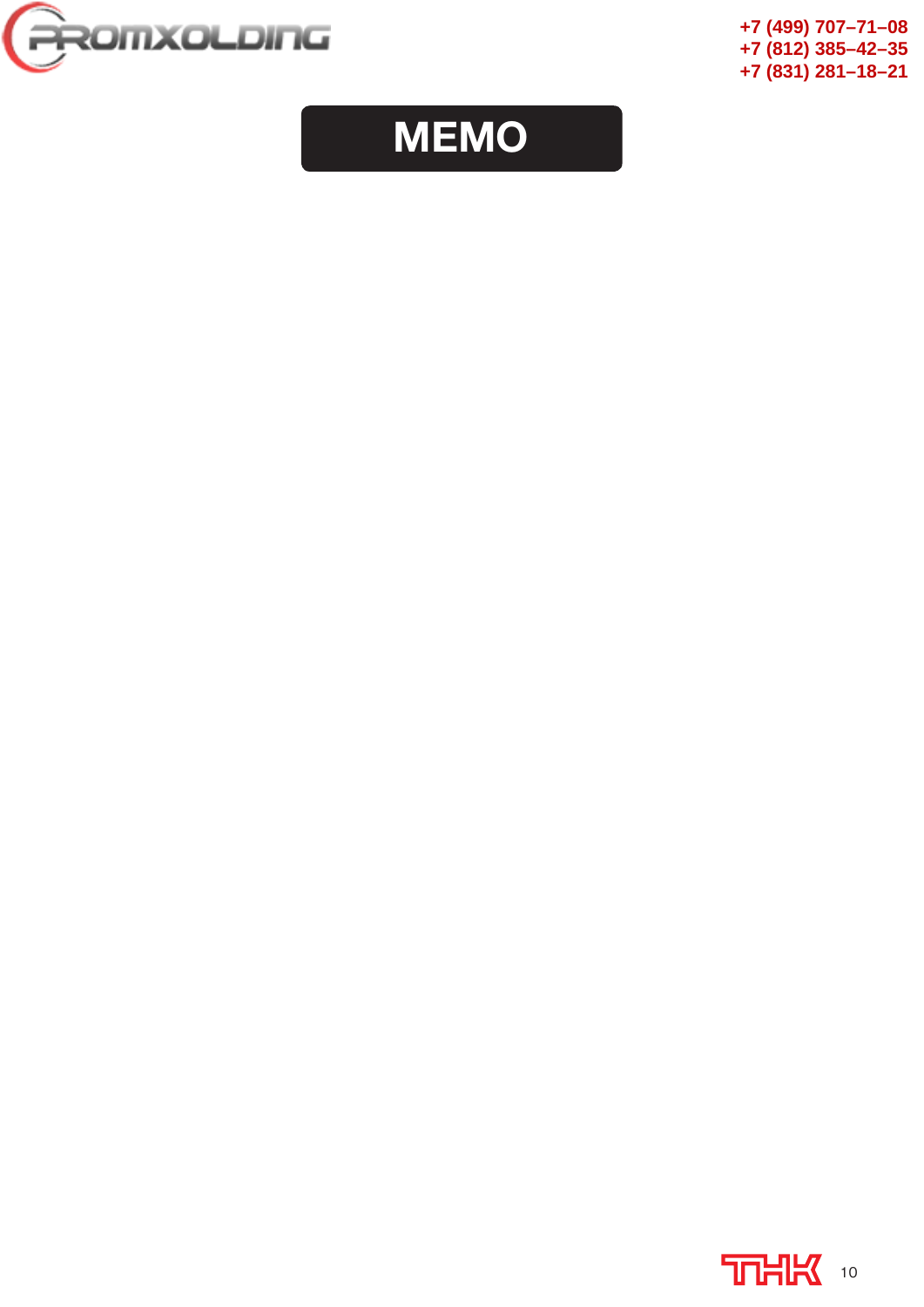

## **LT-X / LT-XL**







LT5X/LT5XL/LT6X LT6XL/LT8X/LT8XL

|              | Spline shaft diameter |    |                          |      |                                     |                |                               |                   |                     |                           |  |
|--------------|-----------------------|----|--------------------------|------|-------------------------------------|----------------|-------------------------------|-------------------|---------------------|---------------------------|--|
| Model No.    |                       |    | <b>Outer Diameter</b>    |      | Length                              |                |                               | Keyway dimensions | Greasing<br>hole    |                           |  |
|              | D <sub>0</sub><br>h7  | D  | Tolerance                |      | $L_1$<br>(With seal) (Without seal) | L <sub>2</sub> | $\mathsf b$<br>H <sub>8</sub> | $t$               | $\boldsymbol{\ell}$ | d <sub>0</sub>            |  |
| LT4X         | 4                     | 8  | $\Omega$<br>$-0.009$     | 14.4 | 12                                  | 7.5            |                               | 1                 |                     | $\mathbf{1}$              |  |
| LT5X         | 5                     | 10 | $\Omega$                 | 15   | 13.6                                | 7.3            | 2                             | 1.2               | 4.7                 | $\mathbf{1}$              |  |
| LT5XL        |                       |    | $-0.009$                 | 26   | 24.6                                | 18.3           |                               |                   |                     | $\mathbf{1}$              |  |
| LT6X         |                       |    | $\mathbf{0}$             | 19   | 17.6                                | 10.2           |                               |                   |                     | $\mathbf{1}$              |  |
| LT6XL        | 6                     | 12 | $-0.009$                 | 30   | 28.6                                | 21.2           | $\sqrt{2}$                    | 1.2               | $6\,$               | $\mathbf{1}$              |  |
| LT8X         |                       |    | $\mathbf{0}$             | 25   | 23.8                                | 14.6           |                               | 1.2               |                     | $\mathbf{1}$              |  |
| LT8XL        | 8                     | 15 | $-0.011$                 | 40   | 38.8                                | 29.6           | 2.5                           |                   | $\,8\,$             | $\mathbf{1}$              |  |
| <b>LT10X</b> | 10                    | 19 | $\mathbf{0}$<br>$-0.013$ | 33   | 30.8                                | 23.9           | 3                             | 1.5               | 13                  | 1.5                       |  |
| LT13X        | 13                    | 23 | $\Omega$<br>$-0.013$     | 36   | 32.4                                | 24             | 3                             | 1.5               | 15                  | 1.5                       |  |
| <b>LT16X</b> | 16                    | 28 | $\Omega$<br>$-0.013$     | 50   | 46.4                                | 35.4           | 3.5                           | 2                 | 17.5                | 2                         |  |
| <b>LT20X</b> | 20                    | 32 | $\Omega$<br>$-0.016$     | 63   | 59                                  | 47.4           | $\overline{4}$                | 2.5               | 29                  | 2                         |  |
| <b>LT25X</b> | 25                    | 40 | $\Omega$<br>$-0.016$     | 71   | 67                                  | 52.6           | $\overline{4}$                | 2.5               | 36                  | $\mathbf{3}$              |  |
| LT30X        | 30                    | 45 | $\Omega$<br>$-0.016$     | 80   | 75.6                                | 59.6           | $\overline{4}$                | 2.5               | 42                  | $\ensuremath{\mathsf{3}}$ |  |



LT4X

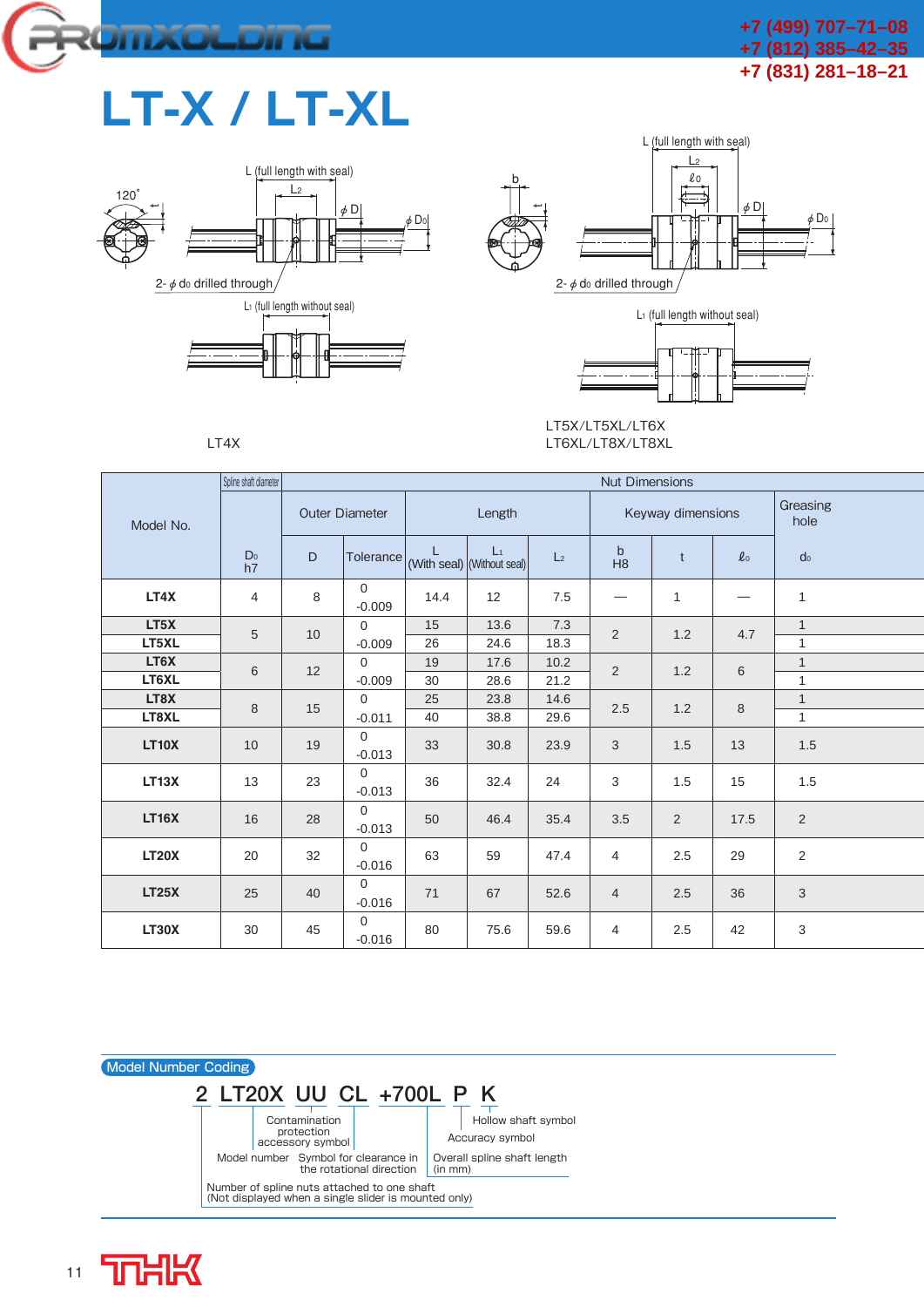



### LT10X to 30X

|                        | Basic torque rating              |                      | <b>Basic Load Rating</b> |                                  | <b>Static Permissible Moment</b>                                       |                                                              | <b>Mass</b>                           |  |  |  |
|------------------------|----------------------------------|----------------------|--------------------------|----------------------------------|------------------------------------------------------------------------|--------------------------------------------------------------|---------------------------------------|--|--|--|
| $C_T$<br>$[N \cdot m]$ | C <sub>OT</sub><br>$[N \cdot m]$ | $\mathsf{C}$<br>[KN] | Co<br>[KN]               | $M_{A1}$<br>引干掉<br>$[N \cdot m]$ | M <sub>A2</sub><br>(With seal)<br>و بھی ہوں<br>ا<br>計<br>$[N \cdot m]$ | M <sub>A2</sub><br>(Without seal)<br>恒<br>라<br>$[N \cdot m]$ | Spline<br>Nut <sup>Note)</sup><br>(g) |  |  |  |
| 0.49                   | 0.82                             | 0.42                 | 0.70                     | 0.84                             | 6.2                                                                    | 5.0                                                          | 2.2                                   |  |  |  |
| 0.82                   | 1.25                             | 0.56                 | 0.85                     | 1.04                             | 8.2                                                                    | 6.6                                                          | 3.3                                   |  |  |  |
| 1.59                   | 3.20                             | 1.09                 | 2.19                     | 6.11                             | 35.5                                                                   | 28.4                                                         | 8                                     |  |  |  |
| 1.73                   | 2.77                             | 0.98                 | 1.58                     | 2.85                             | 19.0                                                                   | 15.2                                                         | 6.6                                   |  |  |  |
| 2.81                   | 5.54                             | 1.60                 | 3.15                     | 10.6                             | 59.8                                                                   | 47.8                                                         | 13.3                                  |  |  |  |
| 6.00                   | 9.23                             | 1.39                 | 2.15                     | 5.13                             | 34.3                                                                   | 27.4                                                         | 14.3                                  |  |  |  |
| 10.10                  | 19.4                             | 2.35                 | 4.53                     | 21.1                             | 110.9                                                                  | 88.7                                                         | 24.3                                  |  |  |  |
| 9.41                   | 17.3                             | 2.94                 | 5.40                     | 21.5                             | 114                                                                    | 104                                                          | 30                                    |  |  |  |
| 17.1                   | 28.7                             | 4.16                 | 6.96                     | 28.9                             | 164                                                                    | 149                                                          | 40                                    |  |  |  |
| 42.9                   | 68.6                             | 8.40                 | 13.4                     | 77.4                             | 419                                                                    | 381                                                          | 81                                    |  |  |  |
| 66.4                   | 117                              | 10.5                 | 18.6                     | 144                              | 735                                                                    | 669                                                          | 130                                   |  |  |  |
| 125                    | 207                              | 15.9                 | 26.2                     | 230                              | 1183                                                                   | 1077                                                         | 235                                   |  |  |  |
| 196                    | 319                              | 20.8                 | 34.0                     | 335                              | 1714                                                                   | 1560                                                         | 295                                   |  |  |  |

Note) The mass of the spline nut is that without seal.

Maximum manufacturing length of the spline length  $_{Unit\ nm}$ 

| Nominal shaft | Accuracy                 |                         |      |  |  |  |  |  |  |  |  |
|---------------|--------------------------|-------------------------|------|--|--|--|--|--|--|--|--|
| diameter      | Normal grade (No symbol) | High accuracy grade (H) |      |  |  |  |  |  |  |  |  |
| 4             | 200                      | 200                     | 200  |  |  |  |  |  |  |  |  |
| 5             | 250                      | 200                     | 200  |  |  |  |  |  |  |  |  |
| 6             | 315                      | 250                     | 200  |  |  |  |  |  |  |  |  |
| 8             | 500                      | 400                     | 315  |  |  |  |  |  |  |  |  |
| 10            | 1000                     | 630                     | 500  |  |  |  |  |  |  |  |  |
| 13            | 1000                     | 800                     | 630  |  |  |  |  |  |  |  |  |
| 16            | 2000                     | 1000                    | 1000 |  |  |  |  |  |  |  |  |
| 20            | 2000                     | 1500                    | 1000 |  |  |  |  |  |  |  |  |
| 25            | 3000                     | 1500                    | 1000 |  |  |  |  |  |  |  |  |
| 30            | 3000                     | 1600                    | 1250 |  |  |  |  |  |  |  |  |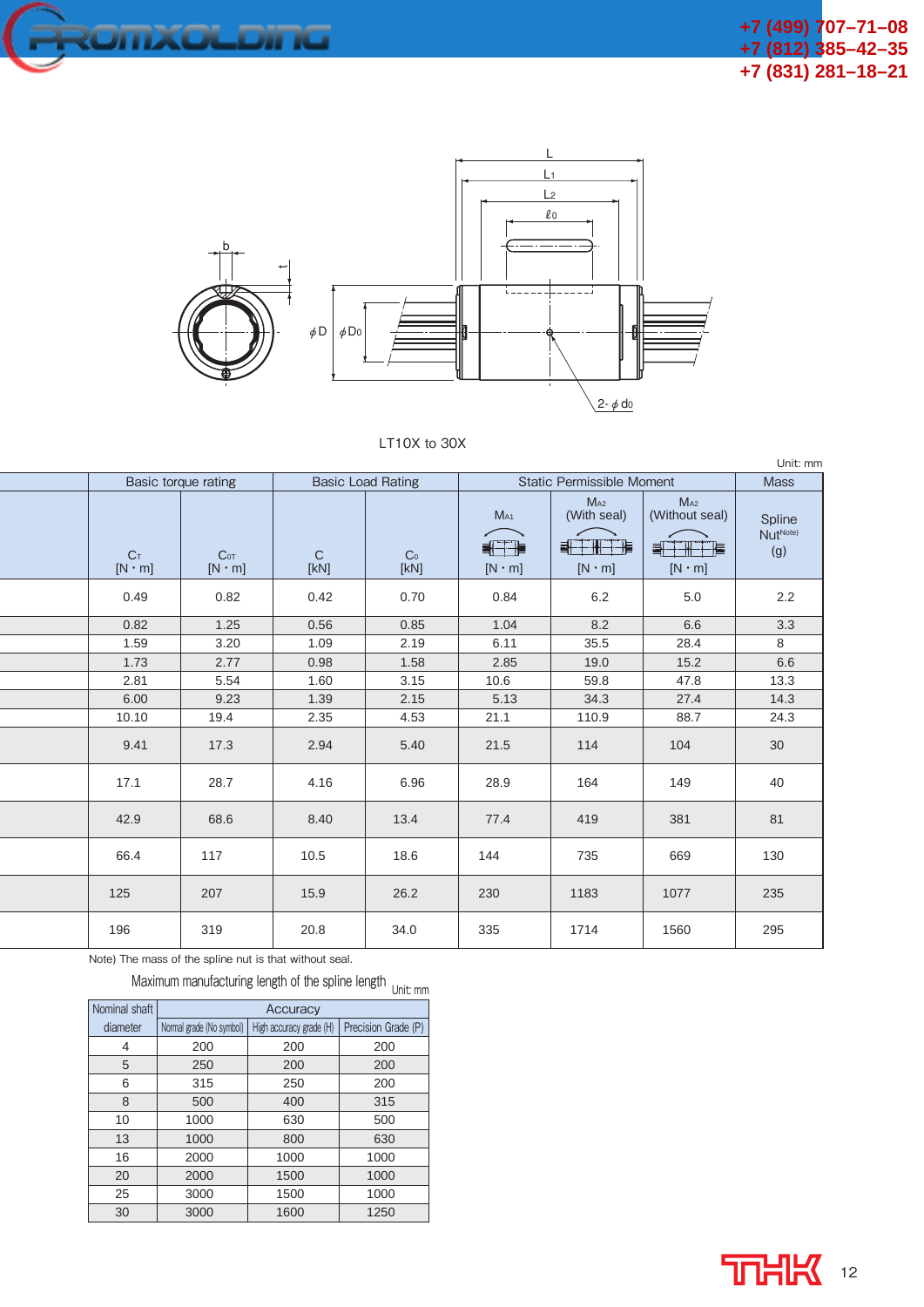

## **LF-X / LF-XL**









L (full length with seal)

|              | Soline shaft diameter |                          |                      |        |                                     |                          |       |     |          | <b>Nut Dimensions</b> |                  |                               |               |                            |     |    |     |     |          |             |      |      |      |     |     |     |     |              |    |             |         |
|--------------|-----------------------|--------------------------|----------------------|--------|-------------------------------------|--------------------------|-------|-----|----------|-----------------------|------------------|-------------------------------|---------------|----------------------------|-----|----|-----|-----|----------|-------------|------|------|------|-----|-----|-----|-----|--------------|----|-------------|---------|
| Model No.    |                       | Outer<br><b>Diameter</b> |                      | Length |                                     | Flange Outer<br>diameter |       |     |          |                       | Greasing<br>hole |                               | Mounting hole |                            |     |    |     |     |          |             |      |      |      |     |     |     |     |              |    |             |         |
|              | D <sub>0</sub><br>h7  | D                        | Tolerance            |        | $L_1$<br>(With seal) (Without seal) | L <sub>2</sub>           | $D_1$ | H   | F        | E                     | E <sub>1</sub>   | do                            | <b>PCD</b>    | $d_1 \times d_2 \times h$  |     |    |     |     |          |             |      |      |      |     |     |     |     |              |    |             |         |
| LF4X         | 4                     | 8                        | $\Omega$<br>$-0.009$ | 14.4   | 12                                  | 7.5                      | 20    | 2.5 |          | 5.95                  | 4.74             | $\overbrace{\phantom{aaaaa}}$ | 15            | 3.4 drilled through        |     |    |     |     |          |             |      |      |      |     |     |     |     |              |    |             |         |
| LF5X         | 5                     | 10                       | $\Omega$             | 15     | 13.6                                | 7.3                      | 23    | 2.7 |          |                       | 5.35             |                               | 17            | 3.4 drilled                |     |    |     |     |          |             |      |      |      |     |     |     |     |              |    |             |         |
| LF5XL        |                       |                          | $-0.009$             | 26     | 24.6                                | 18.3                     |       |     | 6.5      | 6.55                  |                  | 1                             |               | through                    |     |    |     |     |          |             |      |      |      |     |     |     |     |              |    |             |         |
| LF6X         | 6                     |                          |                      |        |                                     |                          |       |     |          |                       |                  |                               |               |                            |     | 12 |     |     | $\Omega$ | 19          | 17.6 | 10.2 | 25   | 2.7 | 2.4 | 7.1 | 6.4 | $\mathbf{1}$ | 19 | 3.4 drilled |         |
| LF6XL        |                       |                          | $-0.009$             | 30     | 28.6                                | 21.2                     |       |     | 7.9      |                       |                  |                               |               | through                    |     |    |     |     |          |             |      |      |      |     |     |     |     |              |    |             |         |
| LF8X         | 8                     | 15                       |                      |        |                                     |                          |       |     | $\Omega$ | 25                    | 23.8             | 14.6                          | 28            | 3.8                        | 3.5 | 9  | 8.4 | 1.5 | 22       | 3.4 drilled |      |      |      |     |     |     |     |              |    |             |         |
| LF8XL        |                       |                          |                      |        |                                     |                          |       |     |          |                       |                  |                               |               |                            |     |    |     |     |          | $-0.011$    | 40   | 38.8 | 29.6 |     |     | 11  |     |              |    |             | through |
| <b>LF10X</b> | 10                    | 19                       | $\Omega$<br>$-0.013$ | 33     | 30.8                                | 23.9                     | 39    | 6   |          | 5.95 10.55            | 9.45             | 1.5                           | 29            | 4.5×8×4.4                  |     |    |     |     |          |             |      |      |      |     |     |     |     |              |    |             |         |
| LF13X        | 13                    | 23                       | $-0.013$             | 36     | 32.4                                | 24                       | 43    | 6   | 6        | 12                    | 10.2             | 1.5                           | 33            | 4.5×8×4.4                  |     |    |     |     |          |             |      |      |      |     |     |     |     |              |    |             |         |
| <b>LF16X</b> | 16                    | 28                       | $\Omega$<br>$-0.013$ | 50     | 46.4                                | 35.4                     | 48    | 6   | 11.7     | 13.3                  | 11.5             | 2                             | 38            | 4.5×8×4.4                  |     |    |     |     |          |             |      |      |      |     |     |     |     |              |    |             |         |
| <b>LF20X</b> | 20                    | 32                       | $\Omega$<br>$-0.016$ | 63     | 59                                  | 47.4                     | 54    | 8   | 15.7     | 15.8                  | 13.8             | 2                             | 43            | 5.5×9.5×5.4                |     |    |     |     |          |             |      |      |      |     |     |     |     |              |    |             |         |
| LF25X        | 25                    | 40                       | $\Omega$<br>$-0.016$ | 71     | 67                                  | 52.6                     | 62    | 8   | 18.3     | 17.2                  | 15.2             | 3                             | 51            | 5.5×9.5×5.4                |     |    |     |     |          |             |      |      |      |     |     |     |     |              |    |             |         |
| <b>LF30X</b> | 30                    | 45                       | $-0.016$             | 80     | 75.6                                | 59.6                     | 74    | 10  | 19.8     | 20.2                  | 18               | 3                             | 60            | $6.6 \times 11 \times 6.5$ |     |    |     |     |          |             |      |      |      |     |     |     |     |              |    |             |         |



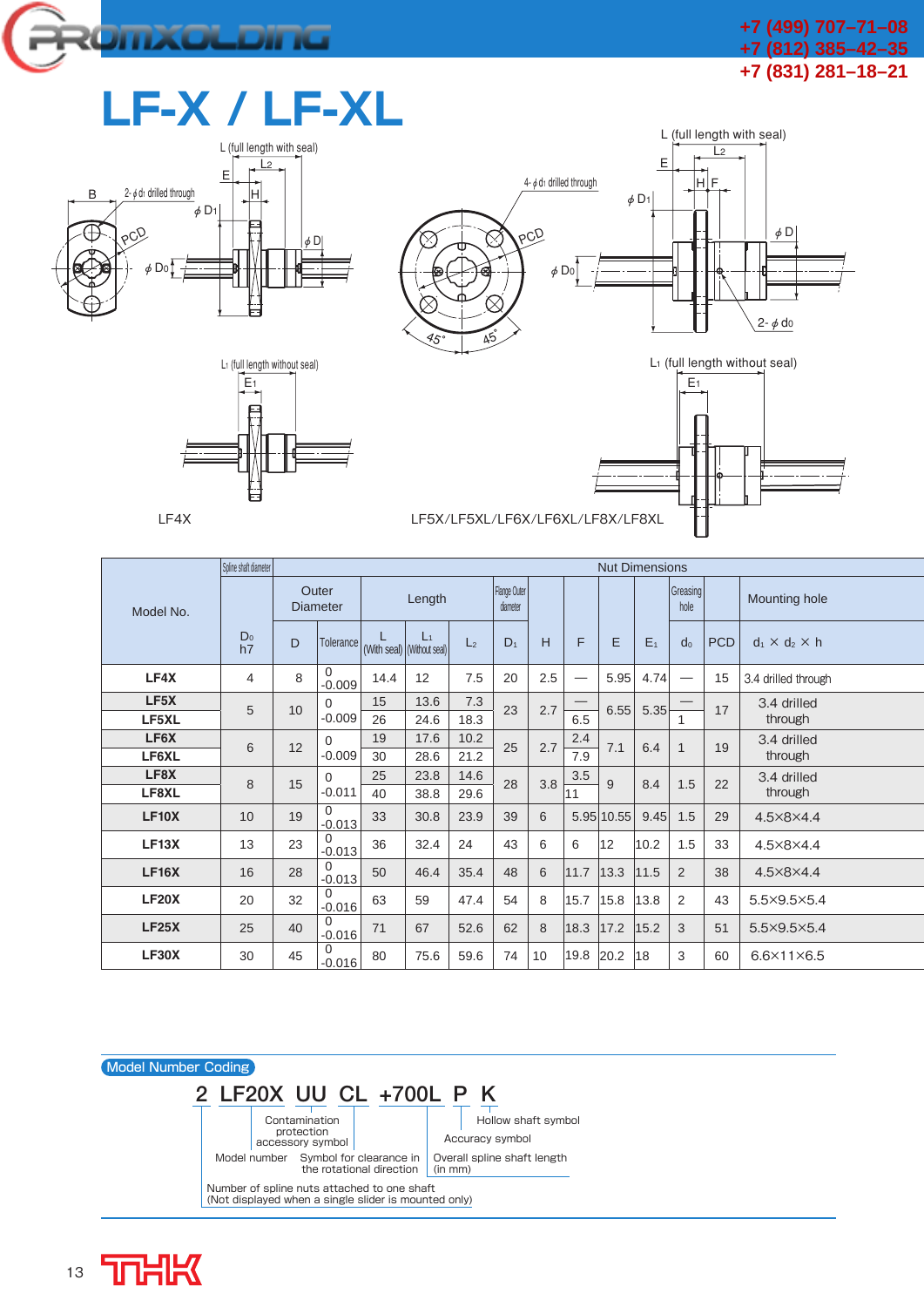





LF10X to 30X

|                                 |                                  |                          |                        |                           |                                                      |                                                         | Unit: mm                              |  |  |
|---------------------------------|----------------------------------|--------------------------|------------------------|---------------------------|------------------------------------------------------|---------------------------------------------------------|---------------------------------------|--|--|
|                                 | Basic torque rating              | <b>Basic Load Rating</b> |                        |                           | <b>Static Permissible Moment</b>                     |                                                         |                                       |  |  |
| C <sub>T</sub><br>$[N \cdot m]$ | C <sub>OT</sub><br>$[N \cdot m]$ | $\mathsf{C}$<br>[KN]     | C <sub>0</sub><br>[KN] | $M_{A1}$<br>$[N \cdot m]$ | M <sub>A2</sub><br>(With seal)<br>뢐<br>$[N \cdot m]$ | M <sub>A2</sub><br>(Without seal)<br>뤡<br>$[N \cdot m]$ | Spline<br>Nut <sup>Note)</sup><br>(g) |  |  |
| 0.49                            | 0.82                             | 0.42                     | 0.70                   | 0.84                      | 6.2                                                  | 5.0                                                     | 4.7                                   |  |  |
| 0.82                            | 1.25                             | 0.56                     | 0.85                   | 1.04                      | 8.2                                                  | 6.6                                                     | 9.9                                   |  |  |
| 1.59                            | 3.20                             | 1.09                     | 2.19                   | 6.11                      | 35.5                                                 | 28.4                                                    | 14.6                                  |  |  |
| 1.73                            | 2.77                             | 0.98                     | 1.58                   | 2.85                      | 19.0                                                 | 15.2                                                    | 13.8                                  |  |  |
| 2.81                            | 5.54                             | 1.60                     | 3.15                   | 10.6                      | 59.8                                                 | 47.8                                                    | 20.5                                  |  |  |
| 6.00                            | 9.23                             | 1.39                     | 2.15                   | 5.13                      | 34.3                                                 | 27.4                                                    | 26.5                                  |  |  |
| 10.10                           | 19.4                             | 2.35                     | 4.53                   | 21.1                      | 110.9                                                | 88.7                                                    | 36.5                                  |  |  |
| 9.41                            | 17.3                             | 2.94                     | 5.40                   | 21.5                      | 114                                                  | 104                                                     | 66                                    |  |  |
| 17.1                            | 28.7                             | 4.16                     | 6.96                   | 28.9                      | 164                                                  | 149                                                     | 82                                    |  |  |
| 42.9                            | 68.6                             | 8.40                     | 13.4                   | 77.4                      | 419                                                  | 381                                                     | 131                                   |  |  |
| 66.4                            | 117                              | 10.5                     | 18.6                   | 144                       | 735                                                  | 669                                                     | 212                                   |  |  |
| 125                             | 207                              | 15.9                     | 26.2                   | 230                       | 1183                                                 | 1077                                                    | 335                                   |  |  |
| 196                             | 319                              | 20.8                     | 34.0                   | 335                       | 1714                                                 | 1560                                                    | 489                                   |  |  |

Note) The mass of the spline nut is that without seal.

Maximum manufacturing length of the spline length  $_{\text{Unit: mm}}$ 

| Nominal shaft | Accuracy                 |                         |                     |
|---------------|--------------------------|-------------------------|---------------------|
| diameter      | Normal grade (No symbol) | High accuracy grade (H) | Precision Grade (P) |
| 4             | 200                      | 200                     | 200                 |
| 5             | 250                      | 200                     | 200                 |
| 6             | 315                      | 250                     | 200                 |
| 8             | 500                      | 400                     | 315                 |
| 10            | 1000                     | 630                     | 500                 |
| 13            | 1000                     | 800                     | 630                 |
| 16            | 2000                     | 1000                    | 1000                |
| 20            | 2000                     | 1500                    | 1000                |
| 25            | 3000                     | 1500                    | 1000                |
| 30            | 3000                     | 1600                    | 1250                |

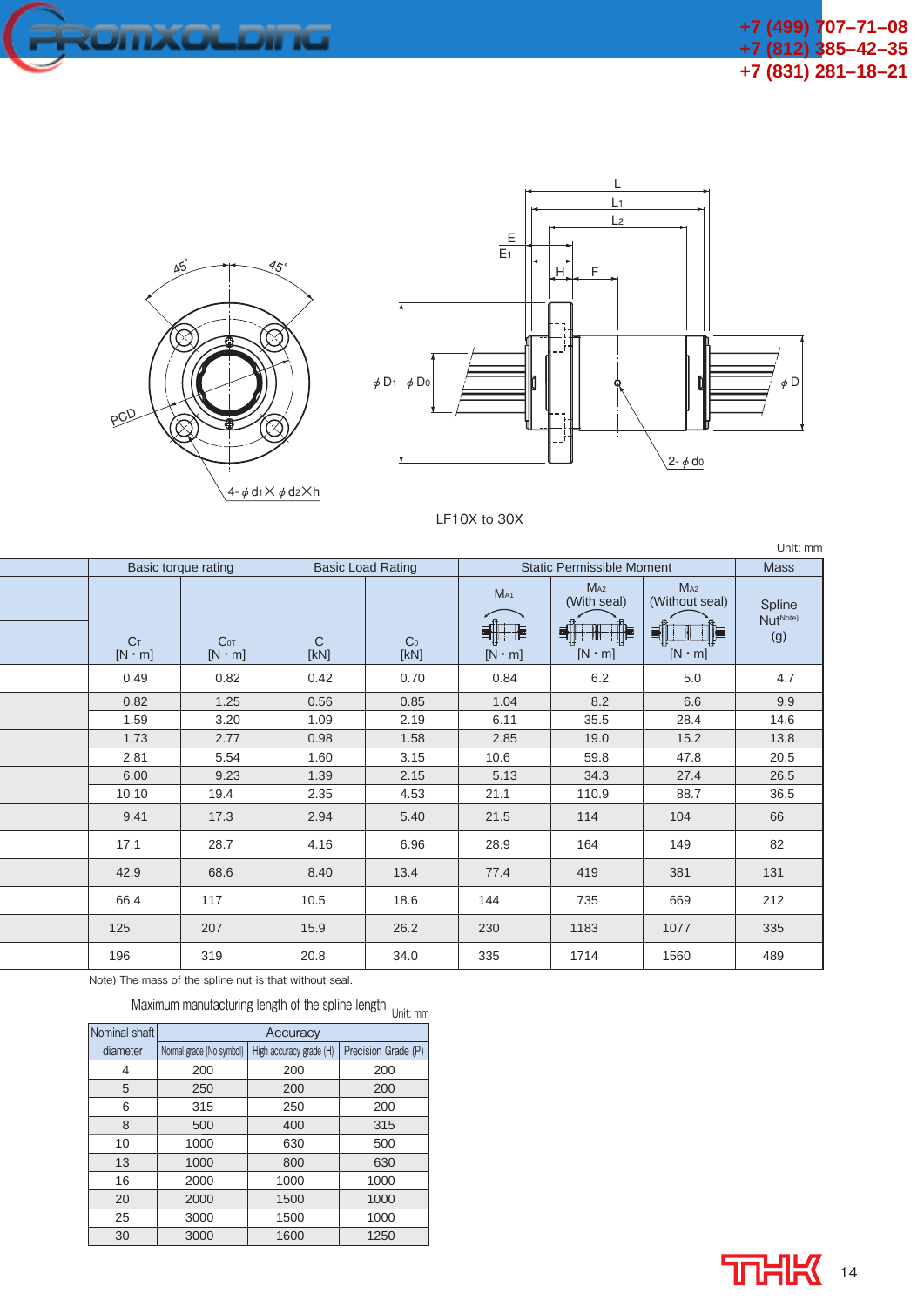

### **Precautions on Use**

### **[Handling]**

- (1) Please use at least two people to move any product weighing 20 k**g** or more, or use a dolly or another conveyance. Otherwise, it may cause injury or damage the product.
- (2) Do not disassemble the parts. Otherwise, it may reduce the functionality.
- (3) Tilting a spline nut or spline shaft may cause them to fall by their own weight.
- (4) Take care not to drop or strike the Ball Spline. Otherwise, it may cause injury or damage the product. If the product is dropped or impacted, functionality may be reduced even if there is no surface damage.
- (5) When assembling, do not remove the spline nut from the spline shaft.
- (6) To ensure personal safety, wear gloves and protective footwear when handling this product.

### **[Precautions on Use]**

- (1) Prevent foreign material, such as cutting chips or coolant, from entering the product. This may also cause damage to the product.
- (2) If the product is used in an environment where cutting chips, coolant, corrosive solvents, water, etc., may enter the product, use bellows, covers, etc., to prevent them from entering the product.
- (3) Do not use the product at temperature of 80℃ or higher. Unless the product is specially designed to be heat-resistant, exposure to such temperatures may deform or damage plastic and rubber parts.
- (4) If foreign material such as cutting chips adheres to the product, replenish the lubricant after cleaning the product.
- (5) Micro-strokes can inhibit the formation of a film of oil between the raceways and the ball, resulting in fretting. So use grease with high fretting resistance. It is also recommended that a stroke movement corresponding to the length of the spline nut be made on a regular basis to make sure oil film is formed between the raceway and the ball.
- (6) Do not forcibly drive a pin, key, or other positioning device into this product. This may generate permanent deformation on the raceway, leading to loss of functionality.
- (7) Skewing or misalignment of the spline shaft support and spline nut can shorten service life substantially. Inspect the components carefully and make sure they are mounted correctly.
- (8) The spline nut must contain all its balls when mounted on the spline shaft. Using a spline nut with any balls removed may result in premature damage.
- (9) Please contact THK if any balls fall out of the spline nut; do not use the spline nut if any balls are missing.
- (10) When installing the spline shaft into the spline nut, identify the matching marks on the spline shaft and the spline nut, and then insert the shaft straightforward while checking their relative positions. Note that forcibly inserting the shaft may cause balls to fall off. If the spline nut is attached with a seal or given a preload, apply a lubricant to the outer surface of the spline shaft.
- (11) Manipulate the spline nut gently, using a jig, when inserting it into the housing, taking care not to strike the side plate, end cap, or seal. (12) Insufficient rigidity or rough mounting surface accuracy of mounting components may cause unexpected load and may
- result in premature damage. Accordingly, give sufficient consideration to the rigidity/accuracy of the housing and base.
- (13) If desiring to have a flanged-type Ball Spline additionally machined, such as having a dowel pin hole, contact THK.

### **[Lubrication]**

- (1) Thoroughly wipe off anti-rust oil and feed lubricant before using the product.
- (2) Do not mix different lubricants. Mixing greases using the same type of thickening agent may still cause adverse interaction between the two greases if they use different additives, etc.
- (3) When using the product in locations exposed to constant vibrations or in special environments such as clean rooms, vacuum and low/high temperature, use the grease appropriate for the specification/environment.
- (4) To lubricate a product that has no grease nipple or oil hole, apply lubricant directly to the raceway surface and execute a few preliminary strokes to ensure that the interior is fully lubricated.
- (5) The consistency of grease changes according to the temperature. Take note that the slide resistance and torque of the Ball Spline also changes as the consistency of grease changes.
- (6) The Ball Spline may encounter increased slide resistance following lubrication, due to the lubricant's agitation resistance. Be sure to perform a break-in to let the grease spread fully, before operating the machine.
- (7) Excess lubricant may spatter immediately after lubrication. If necessary, wipe off any spattered grease.
- (8) The properties of grease deteriorate and its lubrication performance drops over time. Grease must be checked and added properly according to the use frequency of the machine.
- (9) Although the lubrication interval may vary according to use conditions and the service environment, lubrication should be performed approximately every 100 km in travel distance (three to six months). Set the final lubrication interval/amount based on the actual machine.
- (10) With oil lubrication, the lubricant may not always be thoroughly disseminated inside the Ball Spline, depending on its mounting position. If the preferred lubrication method is oil lubrication, please consult THK in advance.

### **[Storage]**

When storing the Ball Spline, enclose it in a package designated by THK and store it in a room in a horizontal orientation while avoiding high temperature, low temperature and high humidity. After the product has been in storage for an extended period of time, lubricant inside may have deteriorated, so add new lubricant before use.

### **[Disposal]**

Dispose of the product properly as industrial waste.

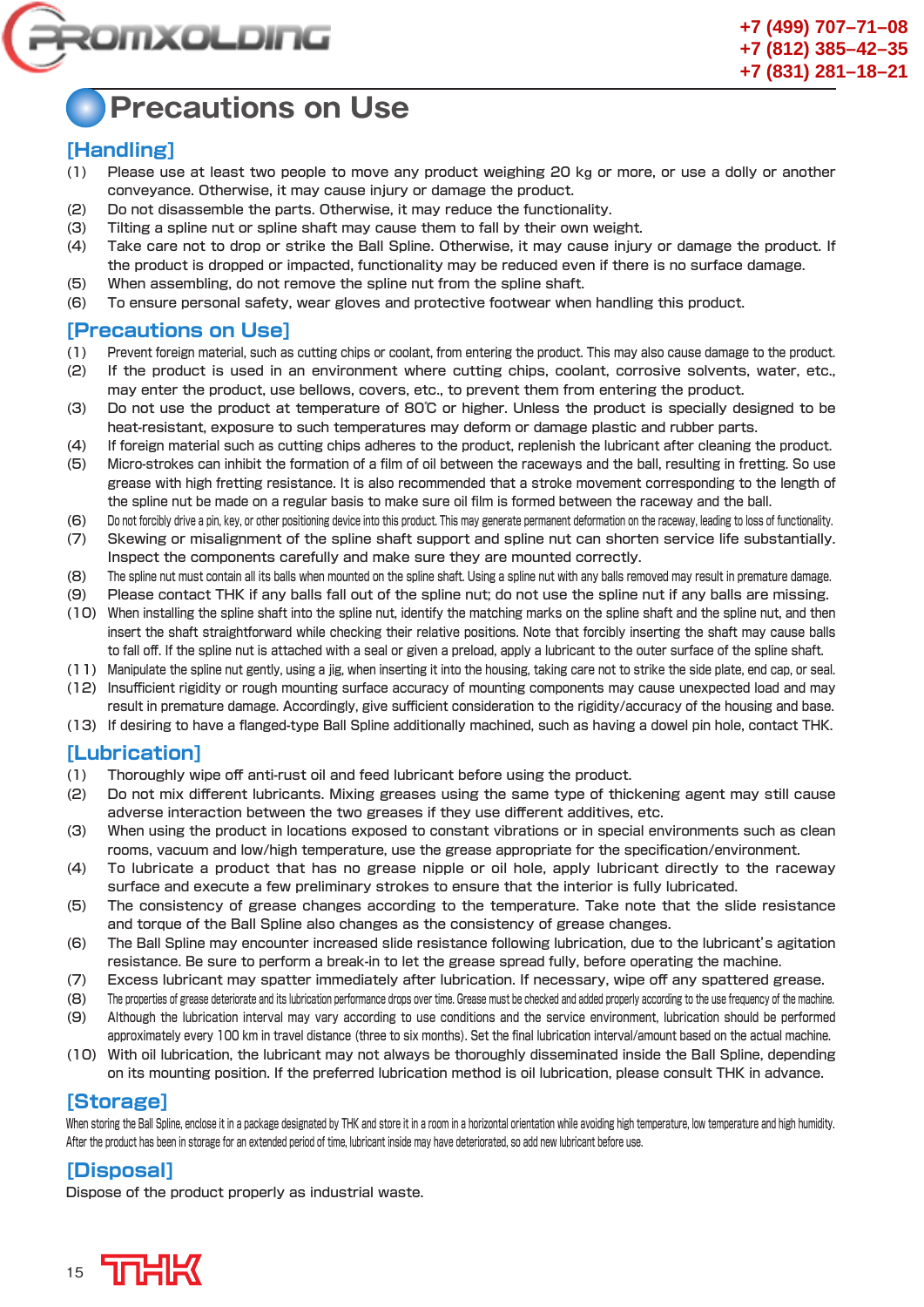

### **LIMITED WARRANTY**

*LIMITED WARRANTY AND LIMITATION OF LIABILITY:* THK CO. LTD., FOR ITSELF AND ITS RELATED COMPANIES AND SUBSIDIARIES (HEREINAFTER DESCRIBED COLLECTIVELY AS "THK" ) WARRANTS THAT ALL THK PRODUCTS SOLD WILL BE FREE OF DEFECTS IN MATERIALS AND WORKMANSHIP FOR A PERIOD OF TWELVE (12) MONTHS FROM DATE OF DELIVERY. THE FOREGOING TWELVE (12) MONTH WARRANTY SHALL NOT BE EXTENDED OR CHANGED BY THK FURNISHING ANY REPLACEMENTS, ADDITIONS, ATTACHMENTS, ACCESSORIES OR REPAIRS TO THE PRODUCT SUBSEQUENT TO THE DATE OF DELIVERY OR ACCEPTANCE. THE FOREGOING WARRANTY IS THE SOLE AND EXCLUSIVE WARRANTY OF THK REGARDING THE PRODUCT.

*DISCLAIMER OF OTHER WARRANTIES:* OTHER THAN THE FOREGOING WARRANTY, THERE ARE NO EXPRESS OR IMPLIED WARRANTIES OR ANY AFFIRMATIONS OF FACT OR PROMISES BY THK WITH RESPECT TO THE PRODUCT. THK DISCLAIMS ANY WARRANTIES, EXPRESS, IMPLIED OR STATUTORY, NOT SPECIFICALLY SET FORTH ABOVE. WITHOUT LIMITING THE GENERALITY OF THE FOREGOING, THK EXPRESSLY DISCLAIMS ANY IMPLIED WARRANTIES OF MERCHANTABILITY, FITNESS FOR ANY PARTICULAR PURPOSE, INFRINGEMENT OR ANY REPRESENTATIONS OF FACT OR QUALITY NOT EXPRESSLY SET FORTH HEREIN.

*LIMITATION OF LIABILITY AND REMEDIES:* THK'S SOLE RESPONSIBILITY AND LIABILITY INCURRED AS A RESULT OF THE SALE AND/OR USE OF THE PRODUCT, AND THE PURCHASER'S EXCLUSIVE REMEDY AGAINST THK UNDER ANY WARRANTY SHALL BE LIMITED TO THE REPAIR OR REPLACEMENT, AT THK'S OPTION, OF PRODUCT COMPONENTS NOT CONFORMING TO THE WARRANTY. THE TOTAL LIABILITY OF THK SHALL IN NO EVENT EXCEED THE AMOUNT ACTUALLY PAID TO THK BY PURCHASER WITH RESPECT TO THE PRODUCT. THIS LIMITATION OF REMEDY IS INTENDED BY THE PARTIES TO SURVIVE EVEN IF THE REMEDY IS CLAIMED TO HAVE FAILED OF ITS ESSENTIAL PURPOSE. PURCHASER'S FULL AND COMPLETE PERFORMANCE OF ALL OBLIGATIONS OF PURCHASER RECITED IN THIS AGREEMENT IS A CONDITION PRECEDENT TO THK'S WARRANTY OBLIGATIONS AND LIABILITIES HEREIN.

*PURCHASER'S DAMAGES AND LIMITATIONS:* IN NO EVENT SHALL THK BE LIABLE TO PURCHASER, ITS ASSIGNS OR AGENTS, FOR ECONOMIC LOSS, INCIDENTAL OR CONSEQUENTIAL DAMAGES, IN CONTRACT OR IN TORT, INCLUDING BUT NOT LIMITED TO, ANY DAMAGES FOR LOST PROFITS, DOWN-TIME, LOST PRODUCTION, FAILURE TO MEET PURCHASER'S SALES CONTRACTS, OR DEFECTS IN PURCHASER'S MATERIALS OR WORKMANSHIP ARISING DIRECTLY OR INDIRECTLY FROM THE USE OF THE PRODUCT.

### **DISCLAIMER**

This Catalog provides basic information relating to THK linear motion and related products. The Catalog, including all information, charts, formulas, factors, accuracy standards, tolerances and application recommendations contained herein, is only a starting point for the customer' s selection of appropriate products, and may not apply in all intended applications. The Catalog is not a substitute for a proper application analysis conducted by an experienced, knowledgeable design engineer. Product selection should be based upon your specific application needs and conditions, which will vary greatly depending on many factors. No specific product application should be based solely on the information contained in this Catalog. All purchases of THK Products are subject to the limited warranty offered by THK Co., Ltd, for itself and on behalf of its related companies and subsidiaries. Customers should confirm independently that a contemplated application is safe, appropriate and effective.

"All trademarks used in this Catalog are registered trademarks in the Country of Japan. If there is any question as to the validity of such trademarks outside of Japan, an inquiry should be made in that particular country."

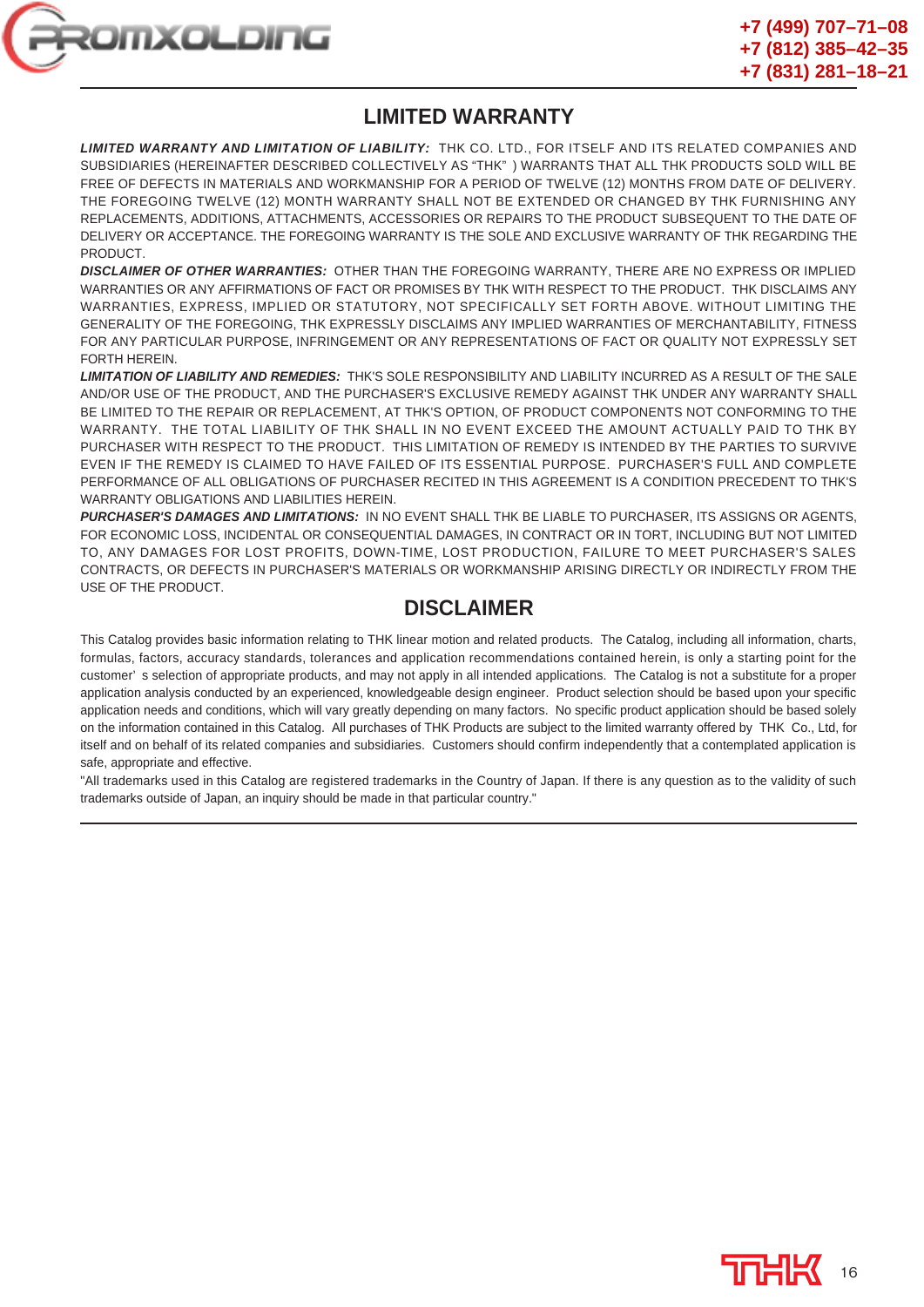

The THK Technical Support Site lets you access product information and technical support online. You will also find a search feature for locating desired products and a calculation feature for calculating service life. 2D-CAD and 3D-CAD data are also downloadable.



### **https://tech.thk.com/**

### **Product Information**

Search by model number or description. Also contains detailed product specifications according to model number.

### **Technical Information**

Contains technical information, from application examples to research papers. (\* To use this service, you must log in first.)

### **Technical Calculation**

Rated life (life time) can be calculated simply by entering model number, application criteria, etc. (\* To use this service, you must log in first.)

### **CAD Data**

You can acquire 2D-CAD data (DXF files) on approximately 4,000 items, or 3D-CAD data according to specifications from rail lengths to installation of option items. (\* To use this service, you must log in first.)

### **Catalog Information**

Order any of a variety of catalogs. You can also view in PDF format. (\* To use this service, you must log in first.)

### **FAQ**

Contains frequently asked questions.

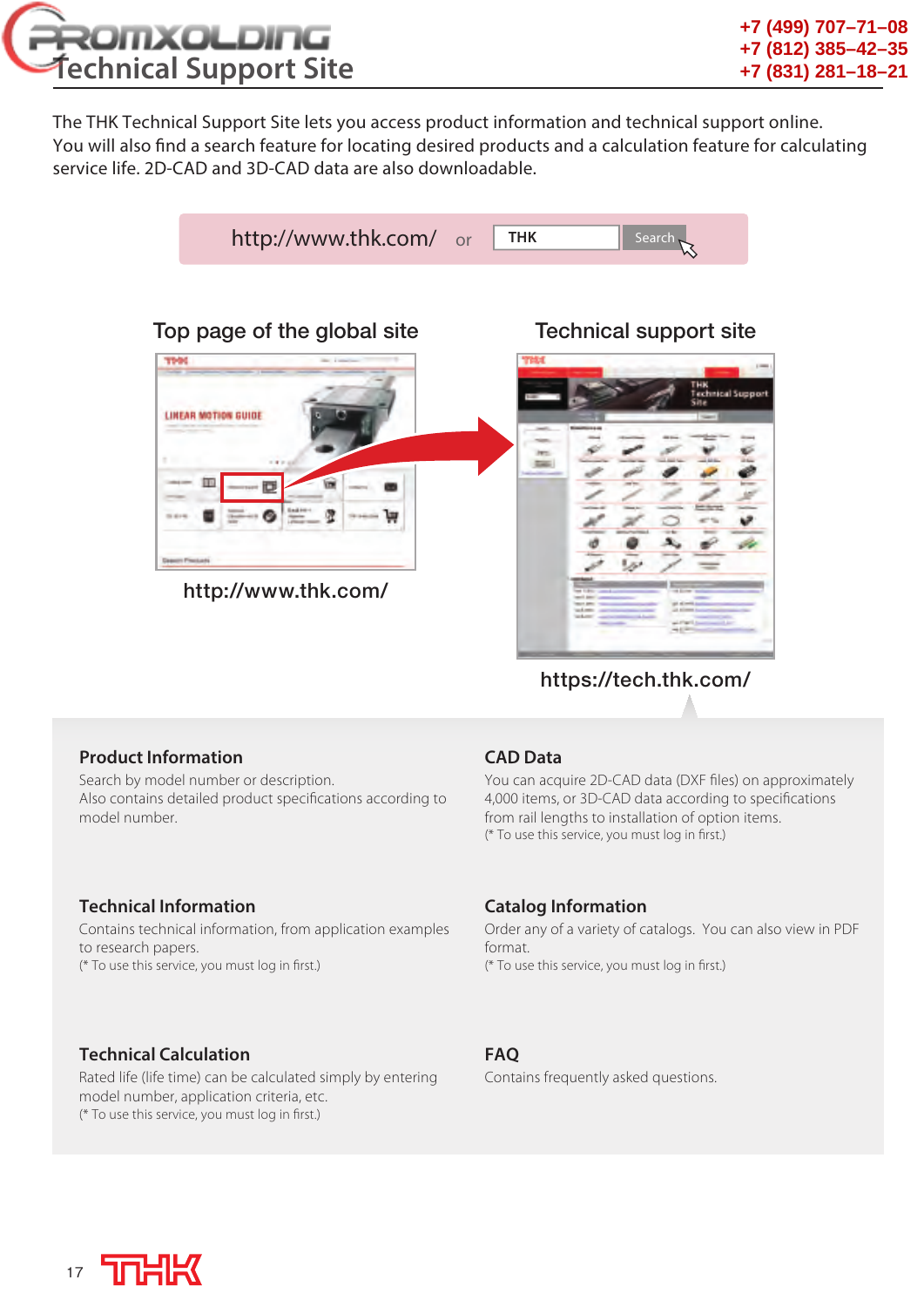## ROMXOLDING **Linear Motion System DVD Catalog**

### **+7 (499) 707–71–08 +7 (812) 385–42–35 +7 (831) 281–18–21**

### Linear Motion System DVD Catalog is also available. Please contact THK, distributors or other purchasable contacts in your area for a request.



Please choose your preferred language.



### **Product information (PDF file)**

Contains catalog PDF data for new products and mechatronic products, in addition to the product information contained in the General Catalog.

### **2-D CAD data (DXF file)**

You can use 2-D CAD data (DXF files) for approximately 4,000 products.



#### **3-D CAD data generation program Selectable options and specifications**

By combining product model numbers and options, you can generate 3-D CAD data tailored to your specifications.





| CAD type  | Formats supported                                                      |
|-----------|------------------------------------------------------------------------|
| $3-D$ CAD | DXF 3D / IGES / SAT /<br>STEP Solidworks 2013, 2014, 2015,<br>Macro 3D |
| $2-D CAD$ | <b>IDXF Version 2004-2015</b>                                          |

### **3-D CAD and 2-D CAD data**

You can then quickly and easily import the generated 3-D CAD data into your 3-D CAD software. 2-D CAD data can also be generated with this program.





This function enables you to use 3-D CAD data.